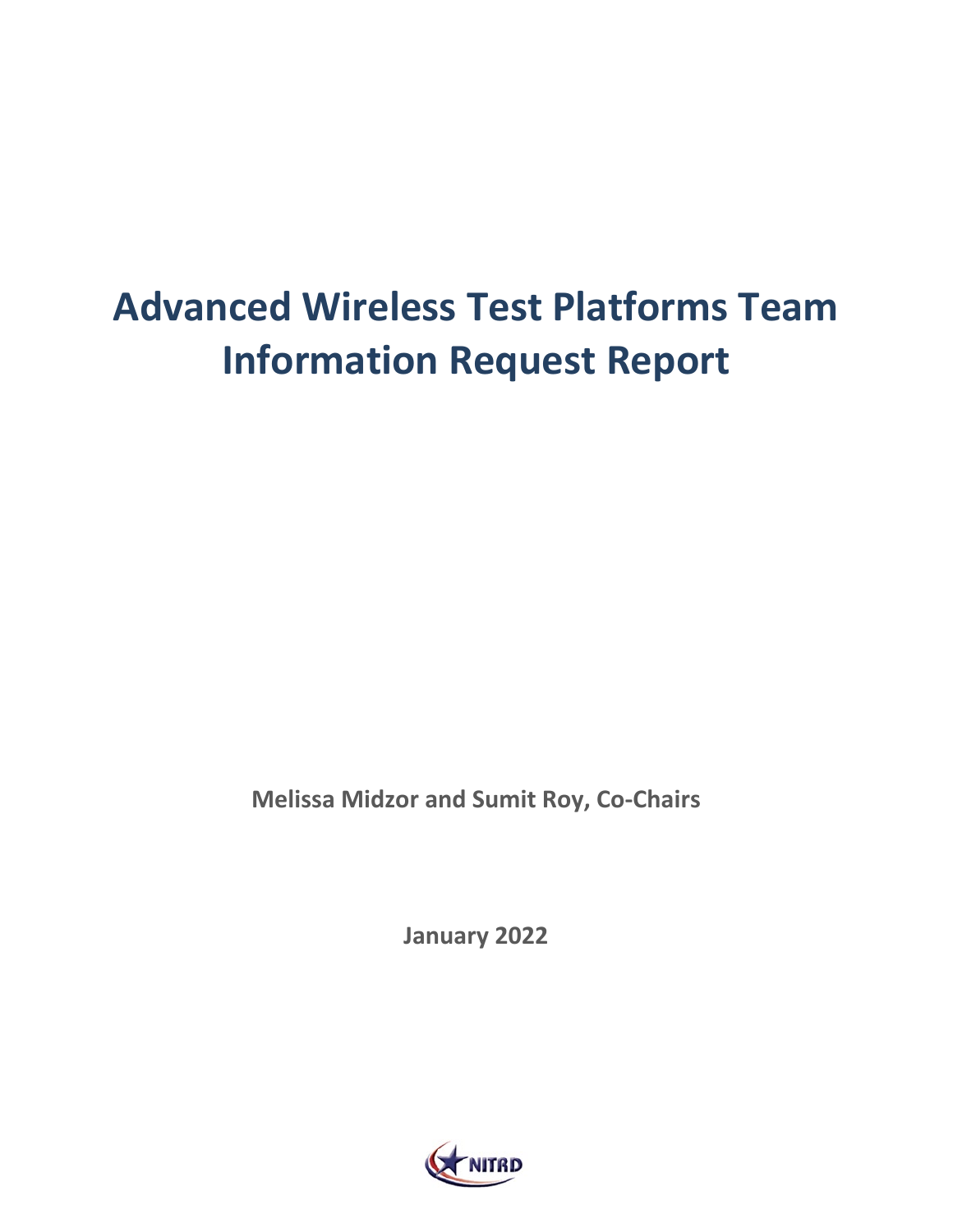

# **Table of Contents**

| Appendix A.                                                                              |  |
|------------------------------------------------------------------------------------------|--|
| Federal Agencies Advanced Wireless Test Platforms Information Request B-1<br>Appendix B. |  |
|                                                                                          |  |
|                                                                                          |  |
|                                                                                          |  |
|                                                                                          |  |
|                                                                                          |  |
|                                                                                          |  |

#### **Copyright Notice**

This document is a work of the United States Government and is in the public domain (see 17 U.S.C. §105). It may be distributed and copied with acknowledgment to OSTP. Requests to use any images must be made to the provider identified in the image credits or to OSTP if no provider is identified. This and other NITRD documents are available at https://www.nitrd.gov/publications/. Published in the United States of America, 2022.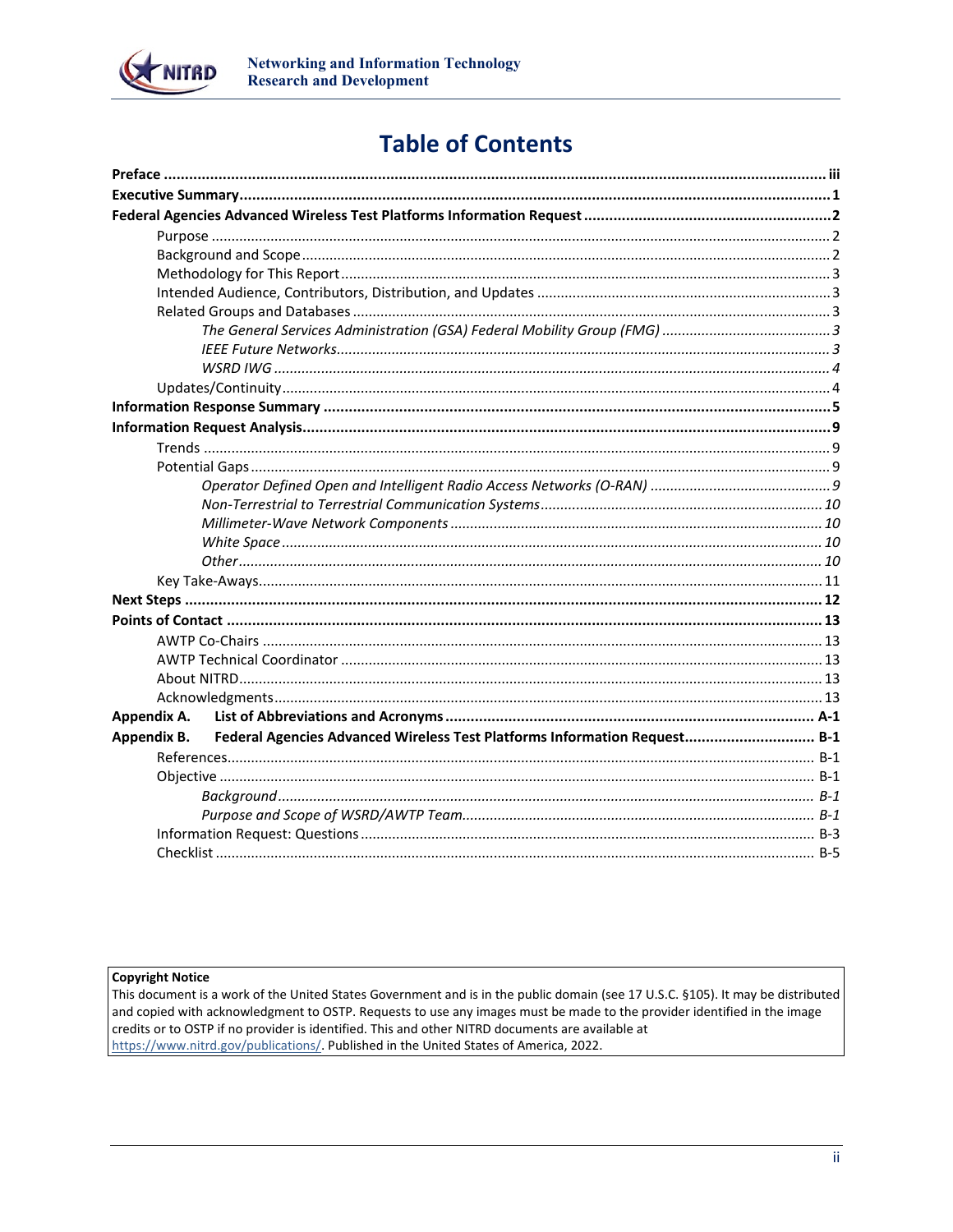

# <span id="page-2-0"></span>**Preface**

 coordination on wireless test platforms and encourages public-private partnerships. This report testbeds through a survey and about visits to laboratories owned or operated by equipment vendors, mobile network operators, universities, and Federal agencies. At that time, early 2020, none of the beyond infrastructure directly owned or operated by Federal Government agencies. In addition to updating the FMG study, this effort includes near-term plans, access, and data sharing elements to help This document is a compilation of self-reported information from Federal government agencies provided in response to an Advanced Wireless Test Platforms<sup>1</sup> (AWTP) Information Request by the AWTP Team co-chairs in April 2021. The AWTP Team focuses on providing a forum for interagency complements the November 2020 Federal Mobility Group (FMG) report, *Framework to Conduct 5G Testing*. The FMG report compiled information about equipment (hardware and software) for existing Federal laboratories had 5G capability. The AWTP effort builds on that work but is focused on 5G and facilitate coordination and collaboration.

<span id="page-2-1"></span> $1$  An advanced wireless test platform (AWTP) is an experimental platform that offers controlled and emulated conditions to prototype and test advanced wireless technologies and policies. For more information on the AWTP Team, go t[o https://www.nitrd.gov/coordination](https://www.nitrd.gov/coordination-areas/wsrd/awtp/)[areas/wsrd/awtp/](https://www.nitrd.gov/coordination-areas/wsrd/awtp/)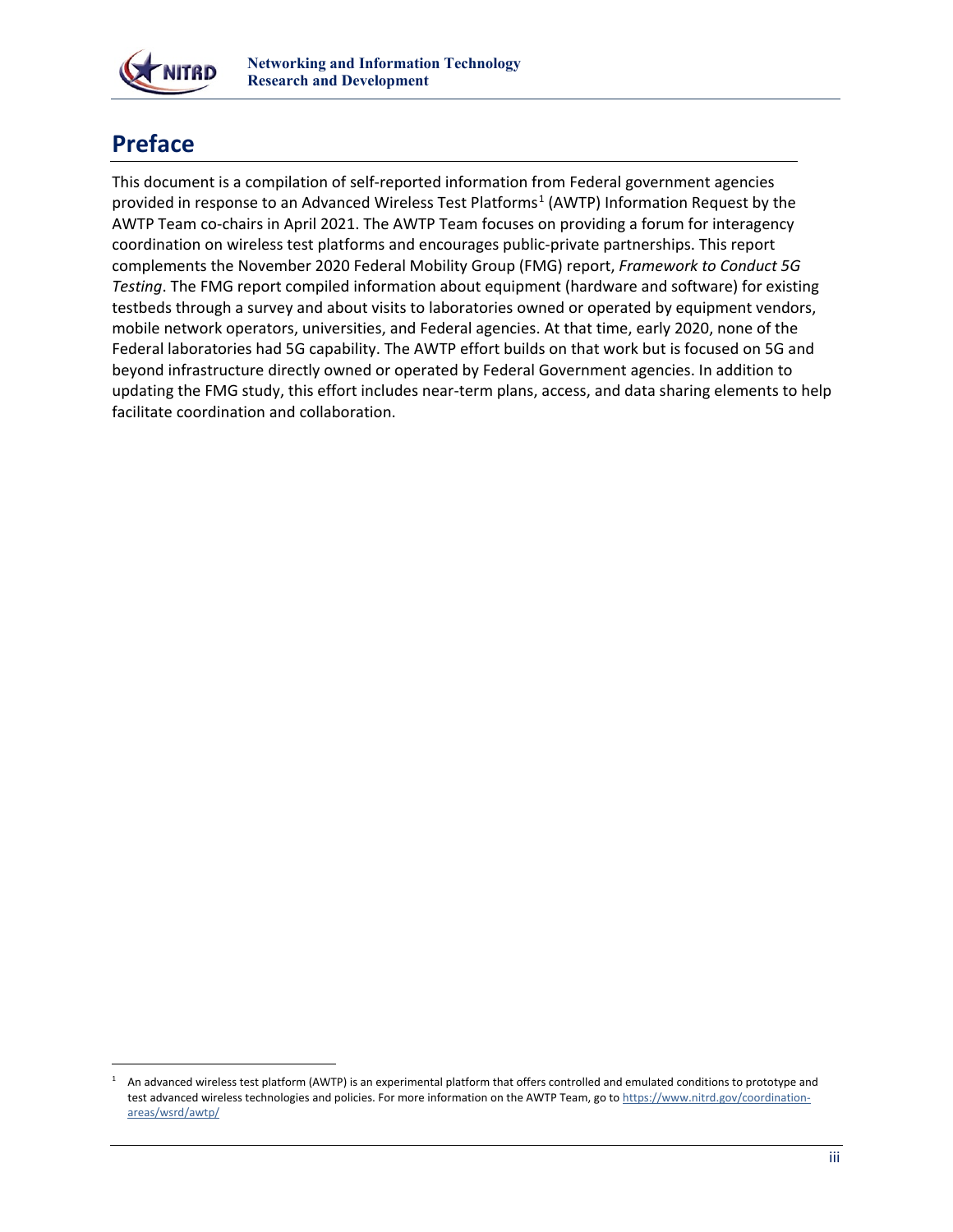

# <span id="page-3-0"></span>**Executive Summary**

 The Wireless Spectrum Research and Development (WSRD) Interagency Working Group was formed in in 2020 in response to the Secure 5G and Beyond Act<sup>[3](#page-3-2)</sup> of 2020. The AWTP Team helps to address 2011 to coordinate Federal research and development (R&D) across Federal agencies and to inventory, coordinate, and make recommendations that promote efficient use of wireless spectrum through advanced technologies and systems. An advanced wireless test platform is an experimental platform that offers controlled and emulated conditions to prototype and test advanced wireless technologies and policies. The Advanced Wireless Test Platforms<sup>[2](#page-3-1)</sup> (AWTP) Team, which reports to WSRD, was formed research challenges and to provide opportunities for improving access to and coordination of wireless test platforms.

The AWTP Team conducted an Information Request in 2021 to gather information on Federal agencies' advanced wireless test platform capabilities (e.g., infrastructure, access, and expertise) to support interagency coordination and identify potential gaps. This effort supports national wireless communication priorities, including the *National Strategy to Secure 5G & Beyond Implementation Plan*[4](#page-3-3)  and the *Research and Development Priorities for American Leadership in Wireless Communication*. [5](#page-3-4)

AWTP Team meeting discussions; an analysis of trends in the data; and a description of potential gaps.<sup>[6](#page-3-5)</sup> (See Appendix B for the complete text of the Information Request.) The Information Request was completed by nine Federal agencies that either have existing or planned AWTPs, or that need access to AWTPs. Twenty-two existing AWTPs responded or provided briefs on their capabilities. This report presents a summary of the Information Request responses, briefs, and

Key takeaways are as follows:

- 1. There is significant progress toward aligning existing testbed capabilities to support national goals as 5G technologies mature and become more readily available.
- 2. The quantity of testbeds with either "real" or "emulated" components is evenly distributed. The number of testbeds available for internal (agency only) or external (other agency or non-federal) use is also nearly the same.
- is tailored to a research area, application, or use case. 3. Significant trade-offs exist between operational response and flexibility when testbed equipment
- 4. Potential gaps with respect to national priorities indicate an imbalance between agency interests and the capabilities of AWTPs and laboratories.

<span id="page-3-1"></span><sup>&</sup>lt;sup>2</sup> For more information on the AWTP Team, go to https://www.nitrd.gov/coordination-areas/wsrd/awtp/

<span id="page-3-2"></span><sup>3</sup> <https://www.congress.gov/116/plaws/publ129/PLAW-116publ129.pdf>

<span id="page-3-3"></span><sup>4</sup> [https://www.ntia.gov/files/ntia/publications/2021-1-](https://www.ntia.gov/files/ntia/publications/2021-1-12_115445_national_strategy_to_secure_5g_implementation_plan_and_annexes_a_f_final.pdf) 12\_115445\_national\_strategy\_to\_secure\_5g\_implementation\_plan\_and\_annexes\_a\_f\_final.pdf

<span id="page-3-4"></span><sup>5</sup> [https://trumpwhitehouse.archives.gov/wp-content/uploads/2019/05/Research-and-Development-Priorities-for-American-Leadership-in-](https://trumpwhitehouse.archives.gov/wp-content/uploads/2019/05/Research-and-Development-Priorities-for-American-Leadership-in-Wireless-Communications-Report-May-2019.pdf)[Wireless-Communications-Report-May-2019.pdf](https://trumpwhitehouse.archives.gov/wp-content/uploads/2019/05/Research-and-Development-Priorities-for-American-Leadership-in-Wireless-Communications-Report-May-2019.pdf) 

<span id="page-3-5"></span> $6$  The completed Information Requests for each agency are located on the AWTP MAX page, which is available only to Federal government employees and contractors with a Federal government email address (or similar)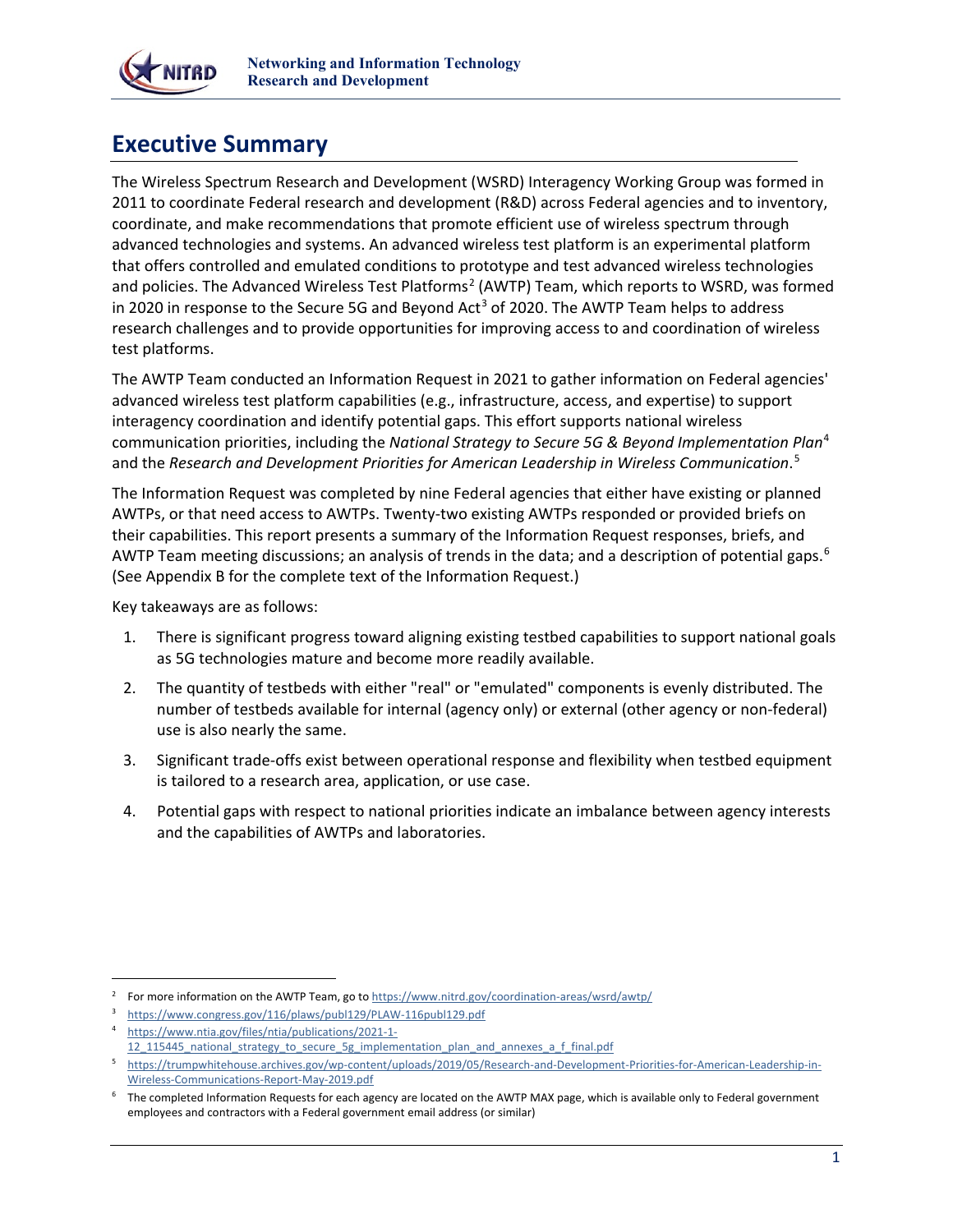

# <span id="page-4-0"></span>**Federal Agencies Advanced Wireless Test Platforms Information Request**

### <span id="page-4-1"></span>**Purpose**

 conditions to prototype and test advanced wireless technologies and policies. The Advanced Wireless An advanced wireless test platform is an experimental platform that offers controlled and emulated Test Platforms (AWTP) Team<sup>[7](#page-4-3)</sup> of the Wireless Spectrum Research and Development (WSRD) Interagency Working Group (IWG) conducted an Information Request in 2021 to gather information on Federal Agencies' advanced wireless test platform capabilities (e.g., infrastructure, access, and expertise) to support interagency coordination and identify potential gaps. This effort supports national wireless communication priorities resulting from the Secure 5G and Beyond Act<sup>[8](#page-4-4)</sup> of 2020, including the *National Strategy to Secure 5G & Beyond Implementation Plan*[9](#page-4-5) and the *Research and Development Priorities for American Leadership in Wireless Communication*. [10](#page-4-6) The Information Request was completed by Federal Agencies that have existing or planned AWTPs, and Federal agencies that need access to AWTPs.

# <span id="page-4-2"></span>**Background and Scope**

instantiations of 3GPP<sup>[12](#page-4-8)</sup>-compliant 5G cellular network technology. The use of "Advanced Wireless" is Request was designed to elicit information about all such capabilities and includes Federal agencies that The AWTP Team used the FMG report, 5G Framework to Conduct 5G Testing,<sup>11</sup> as the basis for capturing the Federal AWTP capabilities landscape in 2021 and beyond. The term "5G" is used to specifically imply purposefully broader, encompassing 5G and various beyond 5G (B5G), including technologies such as next-generation Wi-Fi (WiFi7) and new airborne networks [enabled by proliferated low earth orbit (LEOs) satellites, unmanned aerial vehicles (UAVs), and high-altitude platforms]. The Information own or operate AWTP infrastructures as well as those agencies that are operationally impacted by related policy and technology considerations.

This report is intended to help facilitate conversations around use and development of AWTPs and raise awareness of potential gaps. Because the Information Request focus was limited to 5G and B5G, this report does not identify all wireless testbeds or capabilities. Findings, gaps, and suggestions made in this report are limited by the breadth of the community surveyed and the timeline required to produce this report.

<span id="page-4-4"></span><span id="page-4-3"></span><sup>&</sup>lt;sup>7</sup> For more information on the AWTP Team, go to https://www.nitrd.gov/coordination-areas/wsrd/awtp/

https://www.congress.gov/116/plaws/publ129/PLAW-116publ129.pdf

<span id="page-4-5"></span>[https://www.ntia.gov/files/ntia/publications/2021-1-](https://www.ntia.gov/files/ntia/publications/2021-1-12_115445_national_strategy_to_secure_5g_implementation_plan_and_annexes_a_f_final.pdf) 12\_115445\_national\_strategy\_to\_secure\_5g\_implementation\_plan\_and\_annexes\_a\_f\_final.pdf

<span id="page-4-6"></span><sup>10</sup> [https://trumpwhitehouse.archives.gov/wp-content/uploads/2019/05/Research-and-Development-Priorities-for-American-Leadership-in-](https://trumpwhitehouse.archives.gov/wp-content/uploads/2019/05/Research-and-Development-Priorities-for-American-Leadership-in-Wireless-Communications-Report-May-2019.pdf)[Wireless-Communications-Report-May-2019.pdf](https://trumpwhitehouse.archives.gov/wp-content/uploads/2019/05/Research-and-Development-Priorities-for-American-Leadership-in-Wireless-Communications-Report-May-2019.pdf) 

<span id="page-4-7"></span><sup>11</sup> <https://www.cio.gov/assets/files/Framework-to-Conduct-5G-Testing-508.pdf>

<span id="page-4-8"></span><sup>&</sup>lt;sup>12</sup> Third Generation Partnership Project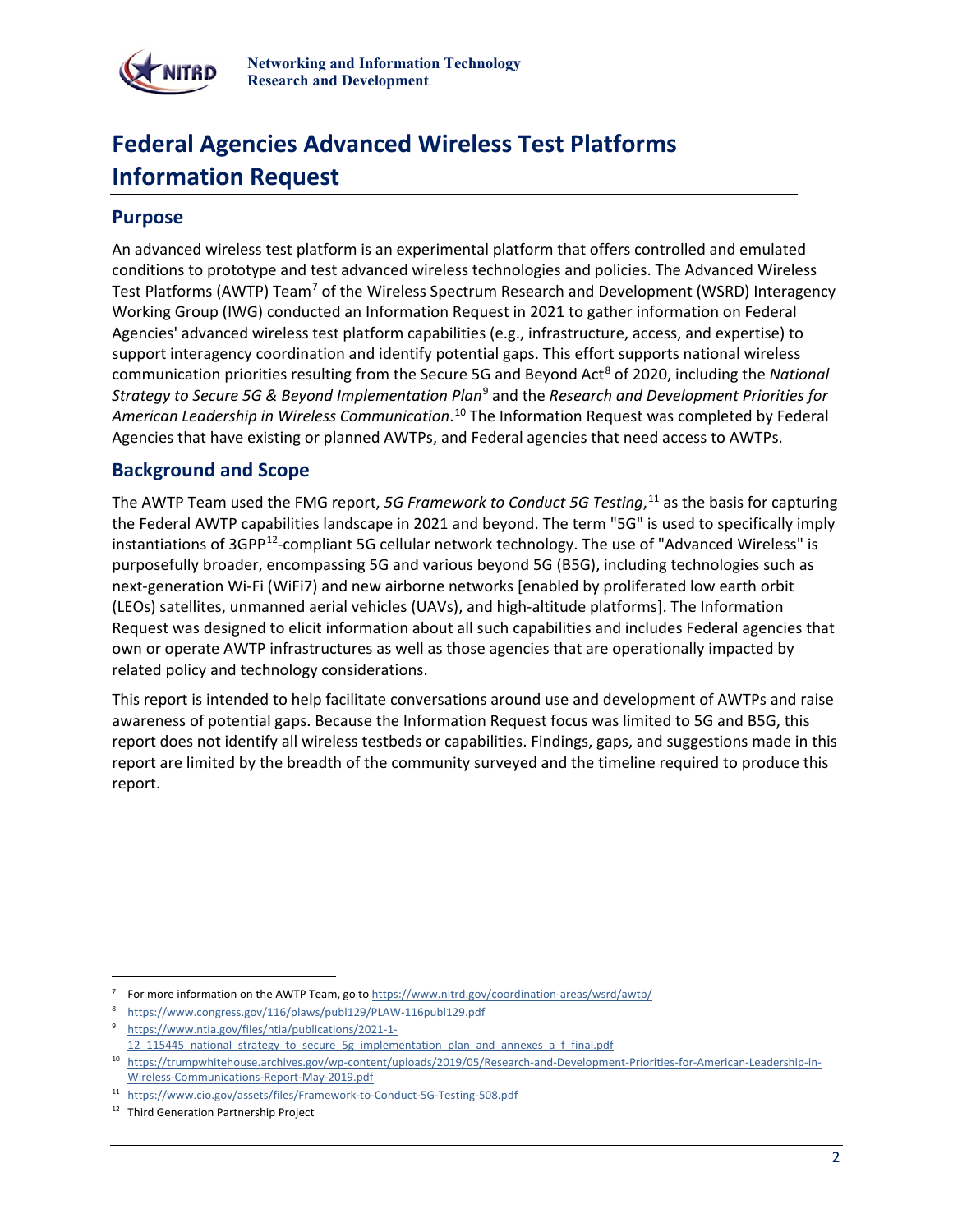

# <span id="page-5-0"></span>**Methodology for This Report**

 served as the point of contact for gathering and submitting the information on behalf of their agency. The level of data requested was intended to provide an understanding of the types of network priorities are, or will be, supported, the request consisted of five overarching questions on current and planned capabilities, as well as a checklist of how these capabilities correspond with national priorities. (See Appendix B for the complete text of the Information Request.) All collected data was considered FOUO (CUI) to encourage effective sharing and was stored on the AWTP Government-Only web portal.<sup>13</sup> In January 2021, an Information Request was distributed through the AWTP Team. Team members infrastructure available to facilitate increased collaboration and coordination, but not become a burdensome list of specific equipment and capabilities. To understand what elements of the national In July 2021, the AWTP examined the responses to identify the common elements, potential gaps, and key takeaways that are included in this report.

# <span id="page-5-1"></span>**Intended Audience, Contributors, Distribution, and Updates**

 members (to support the Team's goals); WSRD members (to support strategic priorities and information requests regarding AWTPs); and other Federal agencies, universities, and private industries with an interest in AWTPs. Twenty-two AWTPs from among nine Federal Agencies responded to the Information This report is available to the public as well as on MAX.gov. The intended audience includes the AWTP Request, submitted written briefs on their capabilities, or gave presentations during AWTP meetings that provided additional detail on and insight into their current testbeds and plans.<sup>[14](#page-5-6)</sup>

# <span id="page-5-2"></span>**Related Groups and Databases**

### <span id="page-5-3"></span>*The General Services Administration (GSA) Federal Mobility Group (FMG)*

 testing resources, and define a framework for Federal 5G testing. The FMG and the AWTP Team held a The GSA FMG works to identify common wireless and mobility challenges, develop solutions, and share best practices. FMG looks at non-national security and mobility mission-related challenges that agencies face. It is currently focused on 5G, Internet of Things, artificial intelligence security and policy regulations, and other emerging technologies. In 2020, FMG undertook an evaluation of 5G testing approaches to understand available testing capabilities to avoid duplication, promote the use of shared joint workshop April 27–28, 2021, to advance the FMG work product, *5G Framework to Conduct 5G Testing*, [15](#page-5-7) by exploring its applicability to specific 5G-inspired use cases.

### <span id="page-5-4"></span>*IEEE[16](#page-5-8) Future Networks*

wireless technologies. Pertinent to this effort is the IEEE Future Networks Testbed Working Group,<sup>17</sup> beyond in the *International Network Generations Roadmap*. [18](#page-5-10) One of its key outcomes is an ongoing IEEE Future Networks is an IEEE-sponsored Future Directions initiative focused on next generation which is part of a larger international effort aimed at road-mapping industry evolution through 5G and

<span id="page-5-5"></span><sup>&</sup>lt;sup>13</sup> The completed Information Requests for each agency are located on the AWTP MAX page, which is available only to Federal government employees and contractors with a Federal government email address (or similar)

<span id="page-5-6"></span> $14$  The completed Information Requests for each agency are located on the AWTP MAX page, which is available only to Federal government employees and contractors with a Federal government email address (or similar)

<span id="page-5-7"></span><sup>15</sup> <https://www.cio.gov/assets/files/Framework-to-Conduct-5G-Testing-508.pdf>

<span id="page-5-8"></span><sup>&</sup>lt;sup>16</sup> Any mention of commercial products within this document is for information purposes only; it does not imply recommendation or endorsement by the NITRD Program

<span id="page-5-9"></span><sup>17</sup> <https://futurenetworks.ieee.org/>

<span id="page-5-10"></span><sup>18</sup> https://futurenetworks.ieee.org/roadmap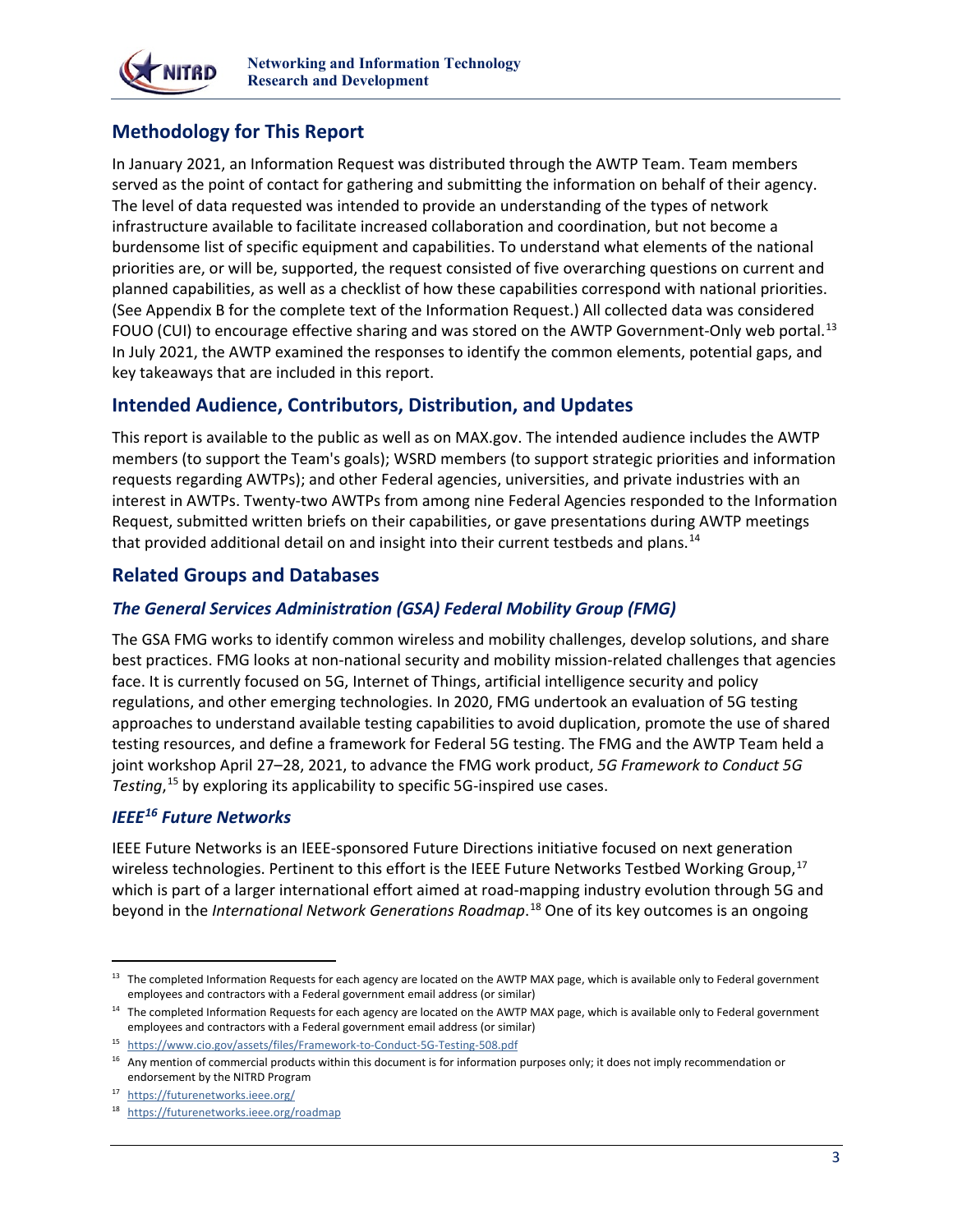

*Testbed Survey*, [19](#page-6-2) whose results have been curated and presented under broad categories, such as nature or type of testbed, primary use cases, protocol stacks, network configuration, industry vertical, and underlying technologies (radio, computer).

#### <span id="page-6-0"></span>*WSRD IWG*

 WSRD IWG created and maintains an online *Testbed Inventory*[20](#page-6-3) that was launched and populated in testing facilities that are available for use. WSRD is currently in the process of updating this database. 2013. Designed for the purposes of information exchange between government, academic, and industry researchers in need of spectrum testing facilities., groups are invited to contribute information on

### <span id="page-6-1"></span>**Updates/Continuity**

summary document on an annual basis, to be stored on the AWTP Team Government-Only web portal.<sup>21</sup> Testbeds, technology, and infrastructure are constantly changing; this report and the summary document are only a snapshot in time. The AWTP Team may need to update the Information Request An update to this report may be issued as testing capability and alignment with national priorities change.

<span id="page-6-2"></span><sup>19</sup> <https://futurenetworks.ieee.org/testbeds>

<span id="page-6-4"></span><span id="page-6-3"></span><sup>20</sup> <https://www.nitrd.gov/apps/ai-rd-testbed-inventory/>

 $^{21}$  The web portal is available only to Federal government employees and contractors with a Federal government email address (or similar)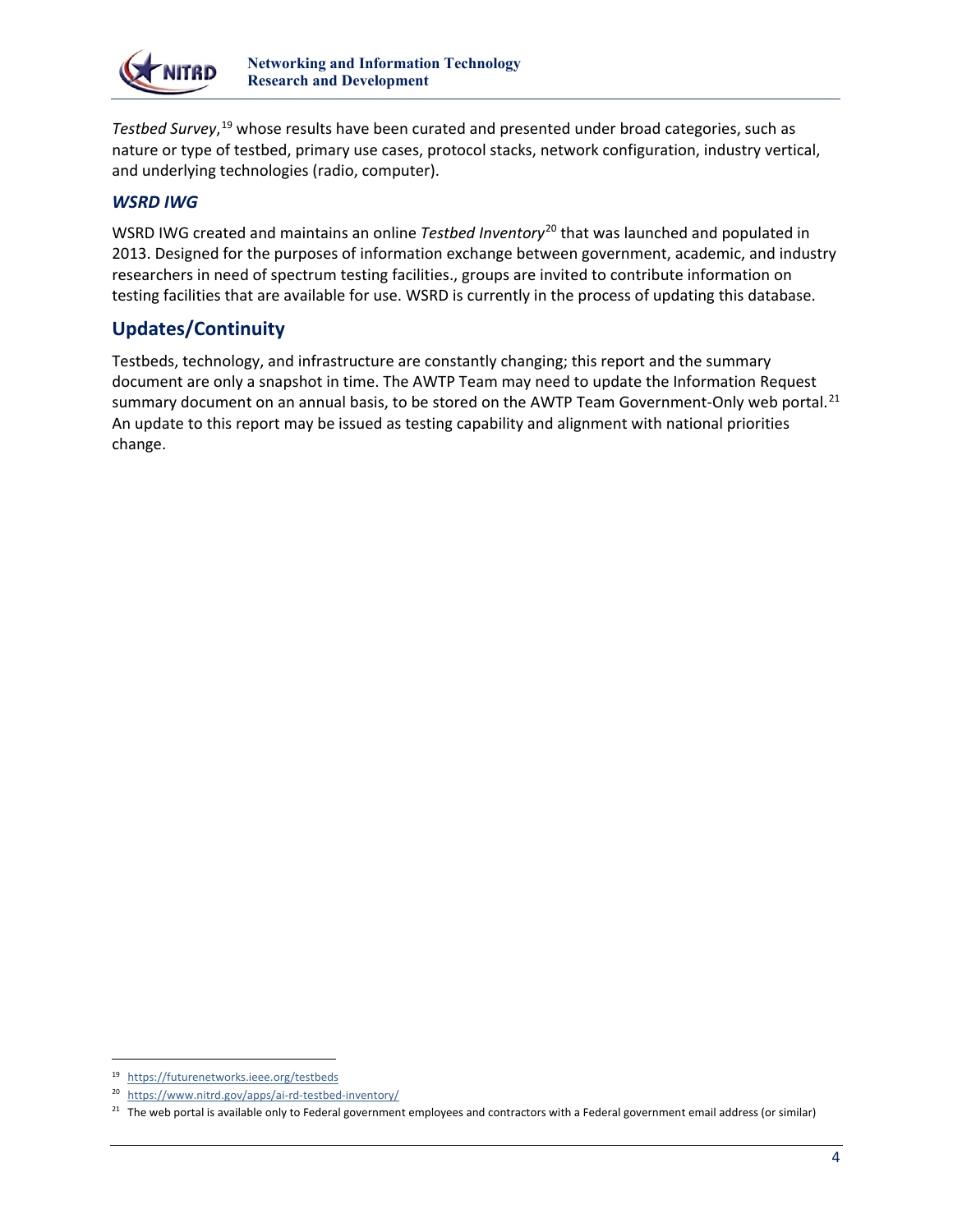<span id="page-7-4"></span><span id="page-7-3"></span><span id="page-7-2"></span><span id="page-7-1"></span>

# **Information Response Summary**

 The following chart summarizes at a high level the key elements of the testbeds included in the information request. The following descriptions and abbreviations are used:

- Type of testbed: Modeling and Simulation (M&S); Laboratory (Lab), Outdoor Range (Range)
- Equipment:
	- o Operational (commercial grade or mission operational)
	- o Emulated (hardware emulating a commercial/operational item)
	- o Simulated (software simulated equipment or a model)
- Frequency Bands:
	- o CBRS = Citizens Band Radio Service (3550–3700 MHz)
	- o O-RAN = Open Radio Access Network
	- o V2X = Vehicle to Everything (5850–5925 MHz)
- <span id="page-7-0"></span>• Who Can Use, Data Access:
	- o Int = Internal (i.e., the testbed federal agency)
	- o Ext = External (other federal agencies, academia, industry; CRADAs or other agreements may be needed)

|                                       |    |             | Type $22$ |       |    | Equipment <sup>23</sup> |     | Frequency <sup>24</sup> | Who Can Use <sup>25</sup> |     | <b>Data Access</b> |     | <b>Notes</b>                   |
|---------------------------------------|----|-------------|-----------|-------|----|-------------------------|-----|-------------------------|---------------------------|-----|--------------------|-----|--------------------------------|
| Agency/Laboratory                     |    | State   M&S | Lab       | Range | Op | Emul                    | Sim | Bands (GHz)             | Int                       | Ext | Int                | Ext |                                |
| <b>DOD</b>                            |    |             |           |       |    |                         |     |                         |                           |     |                    |     |                                |
| Hill Air Force Base                   | UT |             |           | X     |    |                         |     | $3.1 - 3.45$            |                           | x   | X                  |     |                                |
| Marine Corps Logistics Base<br>Albany | GA |             |           | X     |    |                         |     | CBRS, 37-40             | X                         |     | X                  |     | Indoor/outdoor of<br>warehouse |
| Naval Base Coronado                   | CA |             |           | X     |    |                         |     |                         |                           |     |                    |     | In Deployment                  |
| Fort Hood                             | TX |             |           | X     |    |                         |     |                         |                           |     |                    |     | Planned                        |

 $^{22}$  Modeling and Simulation (A software based, virtual testbed); Lab: Laboratory, which could be a room or anechoic chambers; Range: Outdoor environment

<sup>25</sup> Internal; External

<sup>23</sup> Real; Emulated; Simulated

 $^{24}$  Covered bands: <6=sub-6 GHz; 24=24 GHZ; 28=28 GHZ; 60=60GHZ; V2X=Device-to-device communications within an Intelligent Transportation Systems (ITS) cooperative and automated environment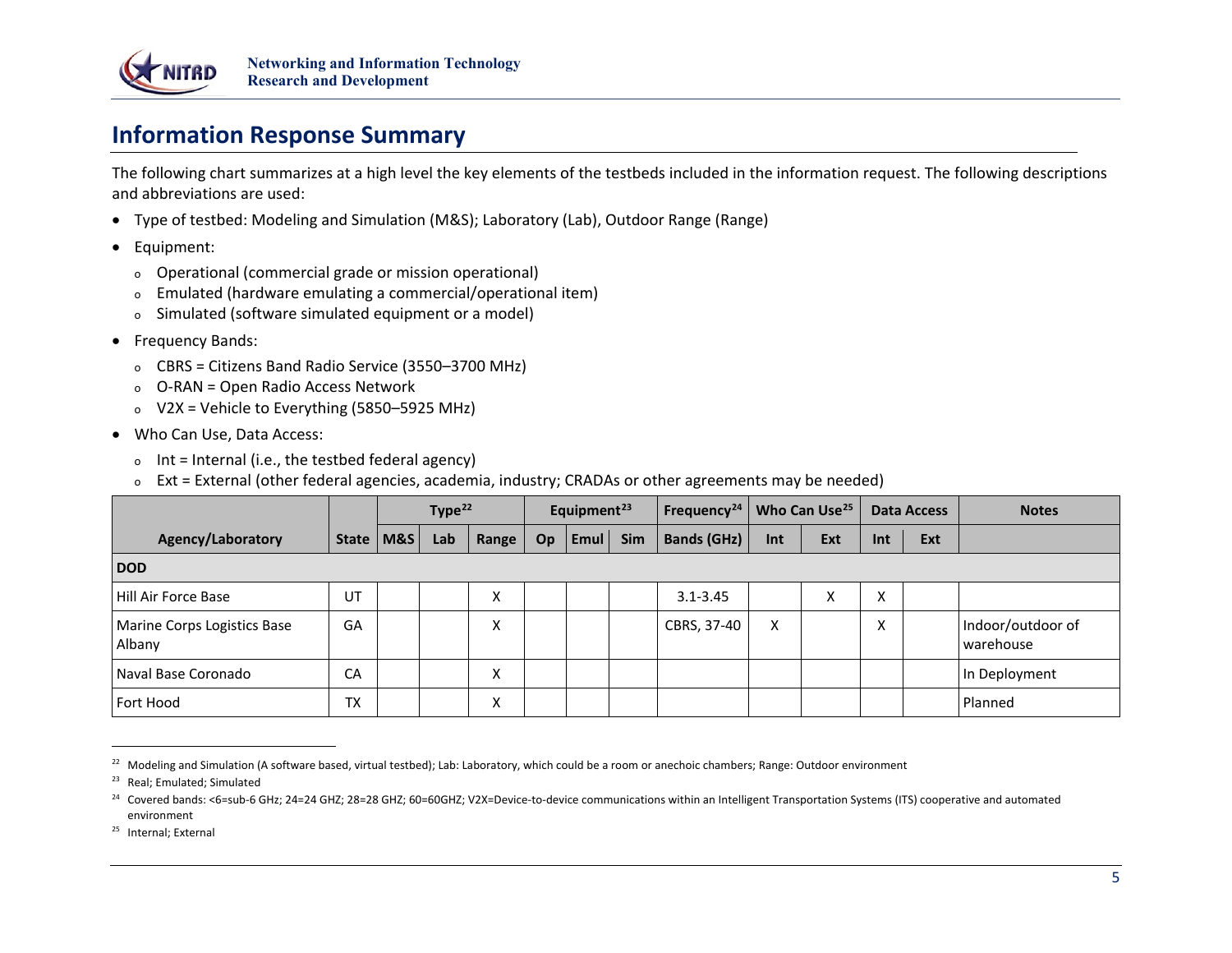

|                                                                                                                                                                                     |                                                                              |     | Type <sup>22</sup> |       |    | Equipment <sup>23</sup> |     | Frequency <sup>24</sup> | Who Can Use <sup>25</sup> |     | <b>Data Access</b> |     | <b>Notes</b>           |
|-------------------------------------------------------------------------------------------------------------------------------------------------------------------------------------|------------------------------------------------------------------------------|-----|--------------------|-------|----|-------------------------|-----|-------------------------|---------------------------|-----|--------------------|-----|------------------------|
| Agency/Laboratory                                                                                                                                                                   | <b>State</b>                                                                 | M&S | Lab                | Range | Op | Emul                    | Sim | <b>Bands (GHz)</b>      | Int                       | Ext | Int                | Ext |                        |
| <b>DOE</b>                                                                                                                                                                          |                                                                              |     |                    |       |    |                         |     |                         |                           |     |                    |     |                        |
| INL                                                                                                                                                                                 | ID                                                                           |     |                    | Χ     | X  |                         |     |                         | Χ                         | x   | $\checkmark$<br>v  |     | Commercial core        |
| <b>Department of Transportation</b>                                                                                                                                                 |                                                                              |     |                    |       |    |                         |     |                         |                           |     |                    |     |                        |
| Turner-Fairbank Highway<br><b>Research Center</b>                                                                                                                                   | VA                                                                           |     |                    | X     |    |                         |     | V2X                     | X                         |     |                    |     | V2X                    |
| <b>FDA</b>                                                                                                                                                                          |                                                                              |     |                    |       |    |                         |     |                         |                           |     |                    |     |                        |
| Silver Spring                                                                                                                                                                       | <b>MD</b>                                                                    |     | X                  |       | X  | X                       |     | < 6                     | X                         |     | X                  | X   | <b>Medical devices</b> |
|                                                                                                                                                                                     | Abbreviations and acronyms used in this table (also included in Appendix A): |     |                    |       |    |                         |     |                         |                           |     |                    |     |                        |
| <b>Citizens Broadband Radio Service</b><br>Department of Defense<br>V2X<br>vehicle to everything<br><b>CBRS</b><br>GHz<br>gigahertz<br>M&S<br>modeling and simulation<br><b>DOD</b> |                                                                              |     |                    |       |    |                         |     |                         |                           |     |                    |     |                        |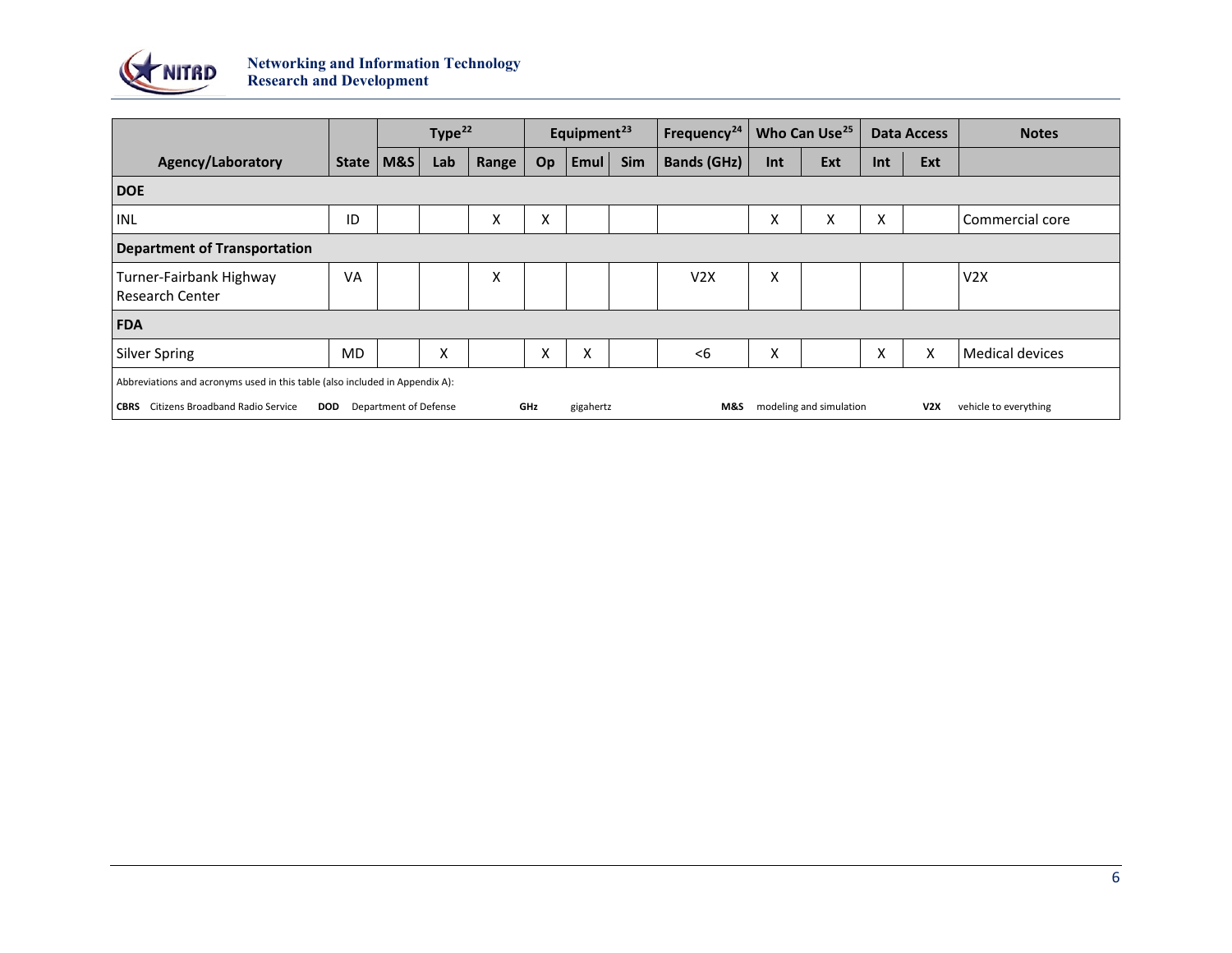

|                                                                                                                                                                                                                                                                                                                                                                                                                                                                                    |               | <b>Type</b> |     |       |    | <b>Equipment</b>                    |     | <b>Frequency</b>       | <b>Who Can Use</b> |     |     | <b>Data Access</b> | <b>Notes</b>                                                       |  |
|------------------------------------------------------------------------------------------------------------------------------------------------------------------------------------------------------------------------------------------------------------------------------------------------------------------------------------------------------------------------------------------------------------------------------------------------------------------------------------|---------------|-------------|-----|-------|----|-------------------------------------|-----|------------------------|--------------------|-----|-----|--------------------|--------------------------------------------------------------------|--|
| Agency/Laboratory                                                                                                                                                                                                                                                                                                                                                                                                                                                                  | <b>State</b>  | M8S         | Lab | Range | Op | Emul                                | Sim | <b>Bands (GHz)</b>     | Int                | Ext | Int | Ext                |                                                                    |  |
| <b>NIST</b>                                                                                                                                                                                                                                                                                                                                                                                                                                                                        |               |             |     |       |    |                                     |     |                        |                    |     |     |                    |                                                                    |  |
| <b>Public Safety Communication</b><br>Innovation Laboratory                                                                                                                                                                                                                                                                                                                                                                                                                        | <sub>CO</sub> |             | x   | X     | x  | X                                   |     | $<$ 6, 24/28           | x                  | X   | X   |                    |                                                                    |  |
| 5G Coexistence Testbed                                                                                                                                                                                                                                                                                                                                                                                                                                                             | <sub>CO</sub> | x           | X   |       | x  | X                                   |     | $<$ 6, 24/28,<br>O-RAN | x                  | X   | X   |                    | Lab facilities designed<br>for frequency coverage<br>above 100 GHz |  |
| <b>NBIT</b>                                                                                                                                                                                                                                                                                                                                                                                                                                                                        | <sub>CO</sub> |             | X   |       | X  | X                                   |     | up to 80               | x                  | X   |     |                    | Anechoic/reverb                                                    |  |
| Antenna Communication and<br>Metrology Lab                                                                                                                                                                                                                                                                                                                                                                                                                                         | CO            |             | X   |       |    | X                                   | X   | 1-500                  | x                  | X   |     |                    | Pattern, 25µm res                                                  |  |
| Millimeter-Wave Channel<br>Sounding and Modeling                                                                                                                                                                                                                                                                                                                                                                                                                                   | VA            | X           | X   | X     |    |                                     |     | 28,60                  | X                  | X   | X   | X                  | Channel sounders                                                   |  |
| <b>NTIA</b>                                                                                                                                                                                                                                                                                                                                                                                                                                                                        |               |             |     |       |    |                                     |     |                        |                    |     |     |                    |                                                                    |  |
| CRAIN                                                                                                                                                                                                                                                                                                                                                                                                                                                                              | <sub>CO</sub> |             |     | X     |    |                                     |     | <b>RQZ</b>             | X                  |     | X   |                    | RQZ (Table Mountain)                                               |  |
| Abbreviations and acronyms used in this table (also included in Appendix A):<br>Department of Energy<br>modeling and simulation<br><b>NIST</b><br>National Institute of Standards and Technology<br><b>DOE</b><br>GHz<br>gigahertz<br>M&S<br>μm<br>Idaho National Laboratory<br>NIST Broadband Interoperability Test Bed<br>O-RAN<br>open radio access network<br><b>FDA</b><br>Food and Drug Administration<br><b>INL</b><br><b>NBIT</b><br>V2X<br><b>RQZ</b><br>radio quiet zone |               |             |     |       |    | micrometer<br>vehicle to everything |     |                        |                    |     |     |                    |                                                                    |  |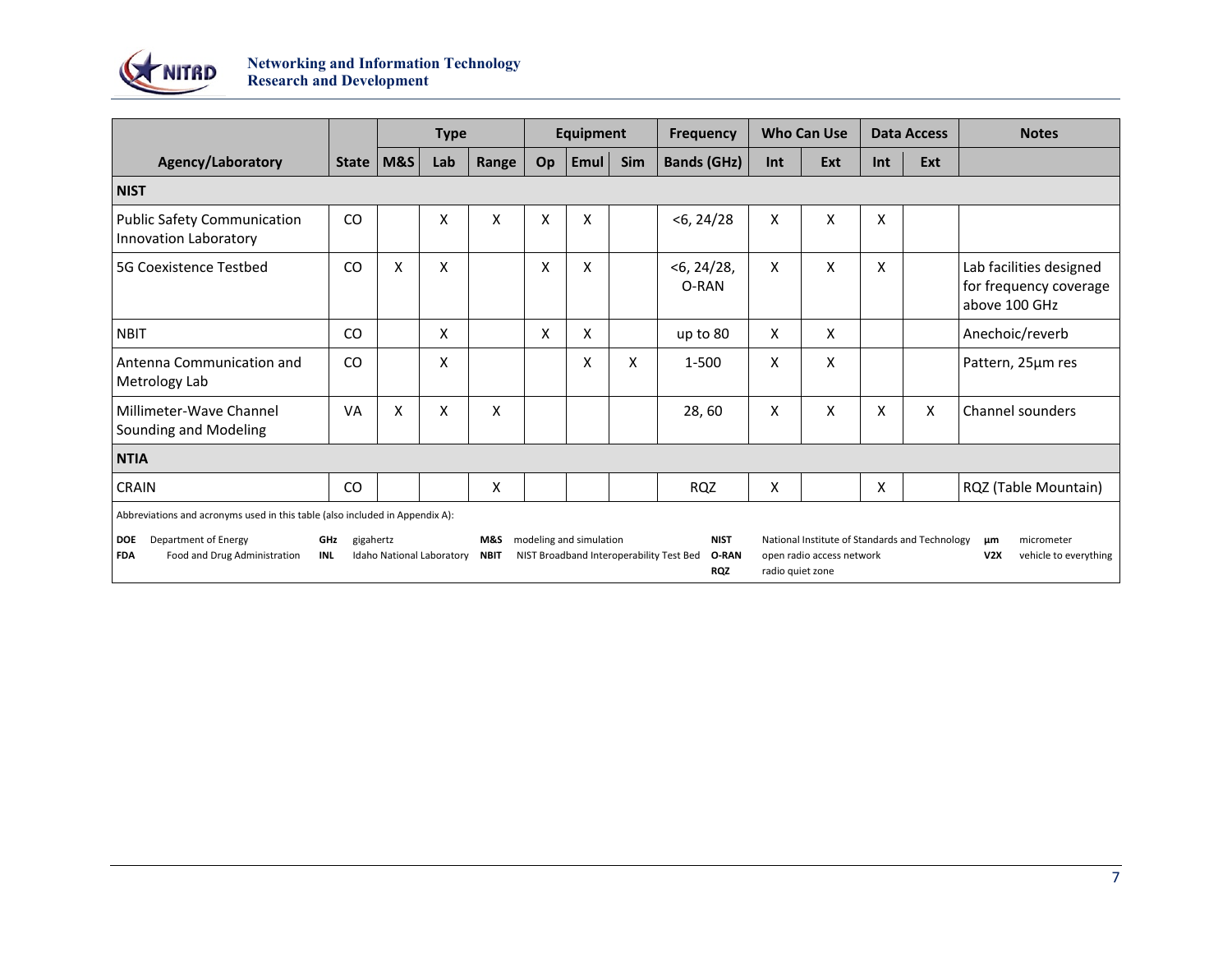

|                                                                                                                                                                                                                   |                  |                       | <b>Type</b>                                          |             |                                                 | <b>Equipment</b> |                                                                  | <b>Frequency</b>                                                            |               | <b>Who Can Use</b>                                                                            |     | <b>Data Access</b>              | <b>Notes</b>                                                                   |
|-------------------------------------------------------------------------------------------------------------------------------------------------------------------------------------------------------------------|------------------|-----------------------|------------------------------------------------------|-------------|-------------------------------------------------|------------------|------------------------------------------------------------------|-----------------------------------------------------------------------------|---------------|-----------------------------------------------------------------------------------------------|-----|---------------------------------|--------------------------------------------------------------------------------|
| Agency/Laboratory                                                                                                                                                                                                 |                  | State   M&S           | Lab                                                  | Range       | Op                                              | Emul             | Sim                                                              | <b>Bands (GHz)</b>                                                          | Int           | Ext                                                                                           | Int | Ext                             |                                                                                |
| <b>NSF</b>                                                                                                                                                                                                        |                  |                       |                                                      |             |                                                 |                  |                                                                  |                                                                             |               |                                                                                               |     |                                 |                                                                                |
| <b>AERPAW</b>                                                                                                                                                                                                     | <b>NC</b>        |                       |                                                      | <b>FY21</b> | X                                               | X                |                                                                  |                                                                             | X             | X                                                                                             |     |                                 | <b>UAS</b>                                                                     |
| COSMOS                                                                                                                                                                                                            | <b>NY</b>        |                       |                                                      | X           | X                                               | X                |                                                                  | $<$ 6, 28, 60                                                               | X             | X                                                                                             | X   | X                               | City-scale sandbox                                                             |
| <b>POWDER</b>                                                                                                                                                                                                     | UT               |                       |                                                      | <b>FY22</b> |                                                 | X                |                                                                  | SDR, MIMO                                                                   | Χ             | X                                                                                             | X   | X                               | City-scale sandbox                                                             |
| Colosseum                                                                                                                                                                                                         | MA               |                       | X                                                    |             |                                                 | X                |                                                                  | $<$ 6, O-RAN                                                                | X             | X                                                                                             | X   |                                 |                                                                                |
| Millimeter-Wave Massive MIMO<br>(M-Cube)                                                                                                                                                                          | CA               |                       | <b>FY</b>                                            |             |                                                 | X                |                                                                  | mmW, V2X                                                                    |               | X                                                                                             |     | X                               | V2X                                                                            |
| 60 GHz Millimeter-Wave for<br><b>Multi-GB Networking</b>                                                                                                                                                          | <b>VA</b>        |                       | X                                                    |             |                                                 | X                |                                                                  | 60                                                                          | X             |                                                                                               | X   |                                 | Networking                                                                     |
| Scalable Millimeter-Wave SDR<br>Network Testbed                                                                                                                                                                   | PA               |                       | X                                                    |             |                                                 | X                |                                                                  | < 6, 28                                                                     |               |                                                                                               |     |                                 | <b>Flexible SDR</b>                                                            |
| CI-New: Open Networked<br>Airborne Computing                                                                                                                                                                      |                  |                       | X                                                    | X           |                                                 | X                |                                                                  |                                                                             | Χ             |                                                                                               | X   |                                 |                                                                                |
| Abbreviations and acronyms used in this table (also included in Appendix A):                                                                                                                                      |                  |                       |                                                      |             |                                                 |                  |                                                                  |                                                                             |               |                                                                                               |     |                                 |                                                                                |
| AERPAW Aerial Experimentation and Research CRAIN Communications Research and<br><b>Platform for Advanced Wireless</b><br>community infrastructure<br>CI.<br><b>COSMOS</b> Cloud Enhanced Open Software<br>Defined | GB<br>GHz<br>M&S | Gigabyte<br>gigahertz | <b>Innovation Network</b><br>modeling and simulation |             | <b>MIMO</b><br>mmW<br><b>NSF</b><br><b>NTIA</b> | millimeter wave  | National Science Foundation<br><b>Information Administration</b> | multiple-input, multiple-output<br>O-RAN<br>National Telecommunications and | <b>POWDER</b> | open radio access network<br>Platform for Open Wireless Data-<br>driven Experimental Research |     | <b>SDR</b><br><b>UAS</b><br>V2X | software-defined radio<br>unmanned airborne system(s)<br>vehicle to everything |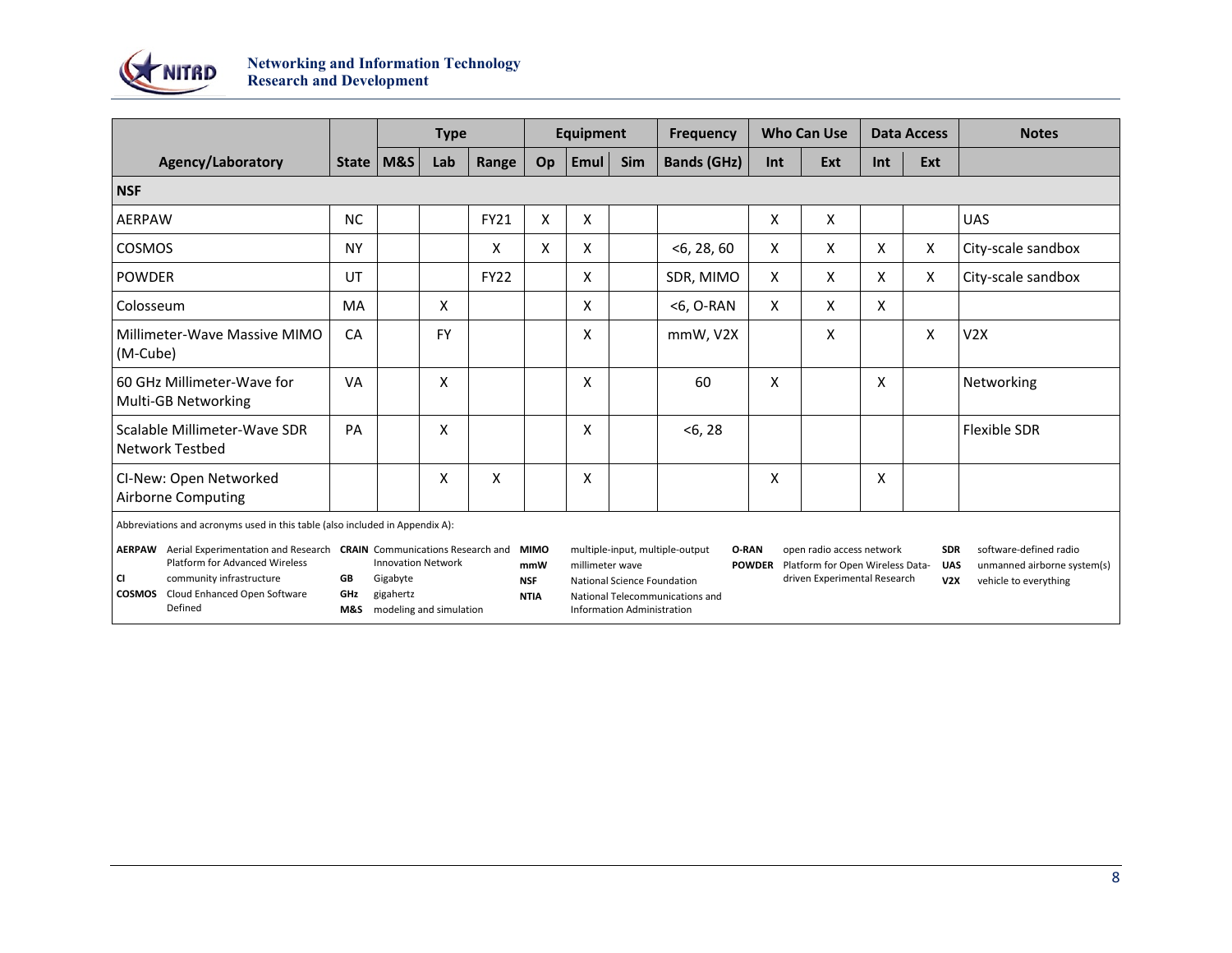

# <span id="page-11-0"></span>**Information Request Analysis**

### <span id="page-11-1"></span>**Trends**

An analysis of the Information Request Summary data (please refer the table on pages 5–7), revealed the following trends:

- There is a balanced mix of laboratories and ranges; however, the Information Request did not capture many modeling and simulation testbeds.
- • Approximately 60 percent of the testbeds reported provide both internal and external access to users. Of the internal testbeds, some of them (e.g., NTIA) were available through cooperative R&D or other agreements.
- Approximately 30 percent have external data access. All have internal data storage.
- Bands covered included <6 GHz, 28 GHz, and 60 GHz.
- • Many testbeds use emulated systems. This is a combination of virtual communications network components with commercial off-the-shelf (COTS) systems or software-defined radio (SDR) emulators. Only INL had a full commercial network core and base stations.
- Real-time spectrum awareness capabilities are preferred.

# <span id="page-11-2"></span>**Potential Gaps**

 questions from AWTP Team members. The gaps indicate a lack of balance between agency interests and The following potential gaps were identified from the information in the responses and from follow-on existing or future AWTP capabilities.

#### <span id="page-11-3"></span> *Operator Defined Open and Intelligent Radio Access Networks (O-RAN)*

 Five testbeds noted future plans for O-RAN: Colosseum and POWDER (NSF), INL (DOE), NBIT (NIST), CRAIN (NTIA), and Marine Core Logistics Base (DOD).

 direction based on the seven two split, but there are other splits in play by other alliances such as the option six by the small cell forum. (However, all O-RAN approaches rely on interoperability between O-RAN is an open architecture approach with interoperable interfaces and RAN virtualization to decouple hardware and software that will enable multi-vendor networks. There are multiple O-RAN architectures, not just one. For example, the O-RAN alliance [\(https://www.o-ran.org/\)](https://www.o-ran.org/) is moving in one different vendor builds.)

While several of the testbeds noted inclusion of O-RAN, these testbeds are intended for application use and could provide options for manufacturers to develop and test new products in an operationally relevant environment. However, Federal testbeds will be needed to do the following:

- Broaden competition by providing sufficient access for small manufacturers.
- • Test, evaluate, and understand the integration of O-RAN solutions and the intersection of O-RAN and other RANs.
- Develop standards and tools for measuring interoperability and optimal configuration.<sup>[26](#page-11-4)</sup>
- Investigate potential vulnerabilities.

<span id="page-11-4"></span> $^{26}$  It should be noted that, at this time, the O-RAN Alliance does not admit Federal Agencies and thus Federal AWTPs are unable to gain access to the requirements and standards.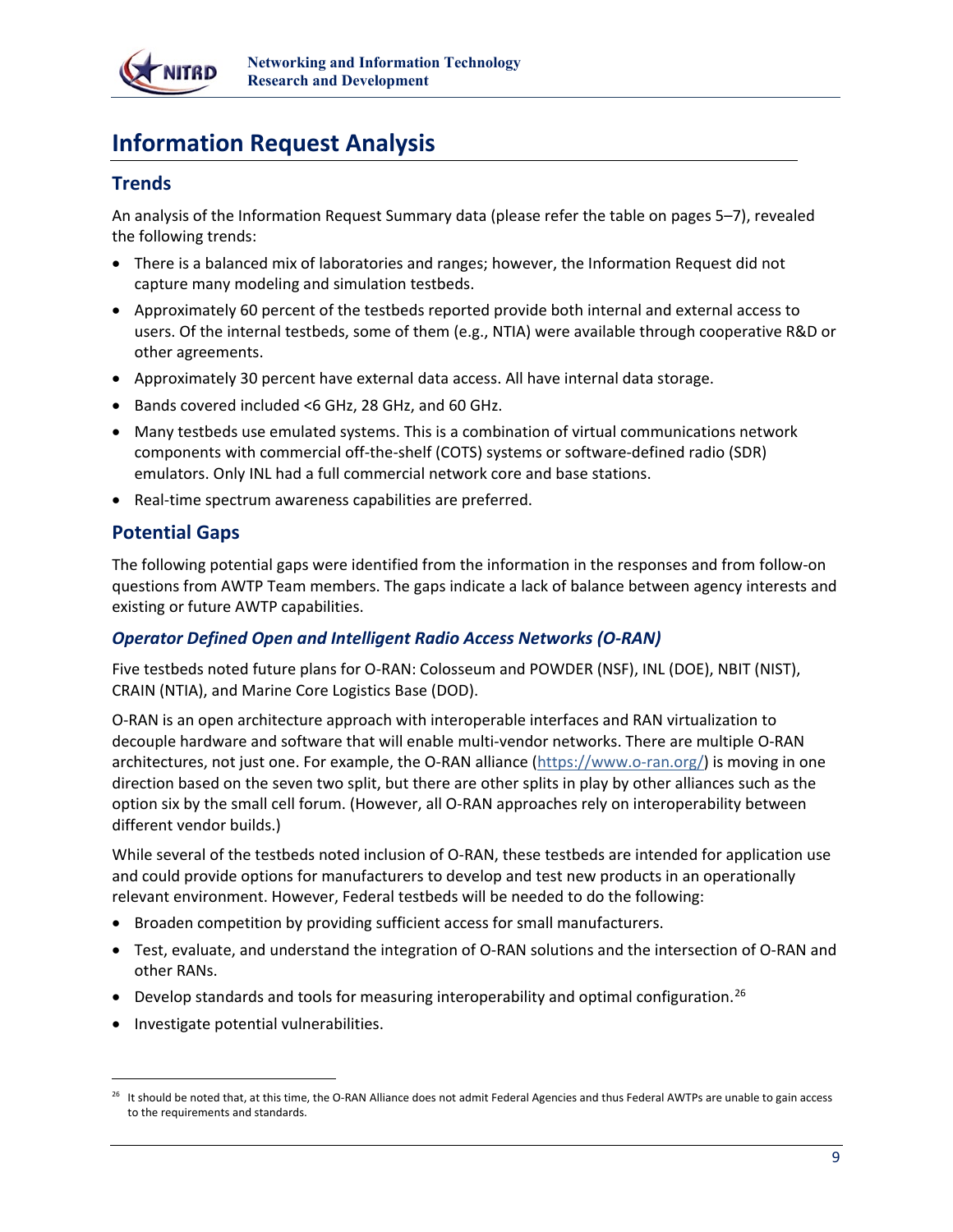

#### <span id="page-12-0"></span>*Non-Terrestrial to Terrestrial Communication Systems*

 such services (e.g., 24 GHz band). Federal testbeds are needed to provide unbiased data to understand these impacts and provide options or mitigations for manufacturers to develop and test new products in There are several commercial efforts to integrate non-terrestrial (airborne) network segments (e.g., UAVs, low earth orbit satellites, high altitude platforms) into a terrestrial 5G network. In addition, questions remain on the potential impact to various scientific instrumentation (e.g., radio astronomy, weather satellites, and other systems) as a result of new 5G deployments in or near bands allocated for a non-interfering manner.

#### <span id="page-12-1"></span>*Millimeter-Wave Network Components*

 As networks migrate to GHz (and higher) frequency ranges, COTS equipment in this range is generally expensive and availability for testbeds is limited. While this limitation should change with evolving markets, obtaining early commercial prototypes for test and evaluation by testbeds will be revisited by AWTP in CY22.

#### <span id="page-12-2"></span>*White Space*

White Space refers to the unused broadcasting frequencies in the wireless spectrum that television networks leave between channels for buffering purposes. White space in the wireless spectrum can be used to deliver widespread broadband internet. Research could support "Automated spectrum management tools and capabilities to improve efficiency, flexibility, and adaptiveness to take advantage of temporary spectrum allocations and unlicensed spectrum" (*referring to Element 2.3.5 of the Information Request Checklist in Appendix B, p. B-7*).

#### <span id="page-12-3"></span>*Other*

 with their agency mission and operations (i.e., requirements necessitate access to testbeds that can The Information Request included a checklist that encompassed elements from the U.S. Government's *National Strategy to Secure 5G & Beyond Implementation Plan*[27](#page-12-4) and the *Research and Development Priorities for American Leadership in Wireless Communications*. [28](#page-12-5) For each element, agencies were asked to identify if their existing or planned testbed(s) supported these elements, and if the element aligned support that element).

 but were noted as high interest or aligned with that agency's interest. Agencies are encouraged to consider adding an AWTP in these areas. These 5 elements are as follows: Out of 30 elements, 25 had three or more AWTPs identified that either existed or were planned to support those requirements. However, there were 5 elements that had two or fewer AWTPs identified

- 2.1.6 Technologies and techniques to better control emissions, including out-of-band emissions.
- 2.1.9 Systems that incorporate multifunction and multi-mission capabilities to address and avoid frequency conflict.
- 2.2.5 Increase the speed of information sharing for faster collaboration between heterogeneous spectrum systems (e.g., wireless, radiolocation, radar, meteorological, and science systems), while maintaining privacy and security.
- 2.2.6 Improved sensing and monitoring systems for heterogeneous and adaptive wireless systems.

<span id="page-12-4"></span><sup>27</sup> [https://www.ntia.gov/files/ntia/publications/2021-1-](https://www.ntia.gov/files/ntia/publications/2021-1-12_115445_national_strategy_to_secure_5g_implementation_plan_and_annexes_a_f_final.pdf)

<sup>12</sup>\_115445\_national\_strategy\_to\_secure\_5g\_implementation\_plan\_and\_annexes\_a\_f\_final.pdf

<span id="page-12-5"></span><sup>28</sup> [https://trumpwhitehouse.archives.gov/wp-content/uploads/2019/05/Research-and-Development-Priorities-for-American-Leadership-in-](https://trumpwhitehouse.archives.gov/wp-content/uploads/2019/05/Research-and-Development-Priorities-for-American-Leadership-in-Wireless-Communications-Report-May-2019.pdf)[Wireless-Communications-Report-May-2019.pdf](https://trumpwhitehouse.archives.gov/wp-content/uploads/2019/05/Research-and-Development-Priorities-for-American-Leadership-in-Wireless-Communications-Report-May-2019.pdf)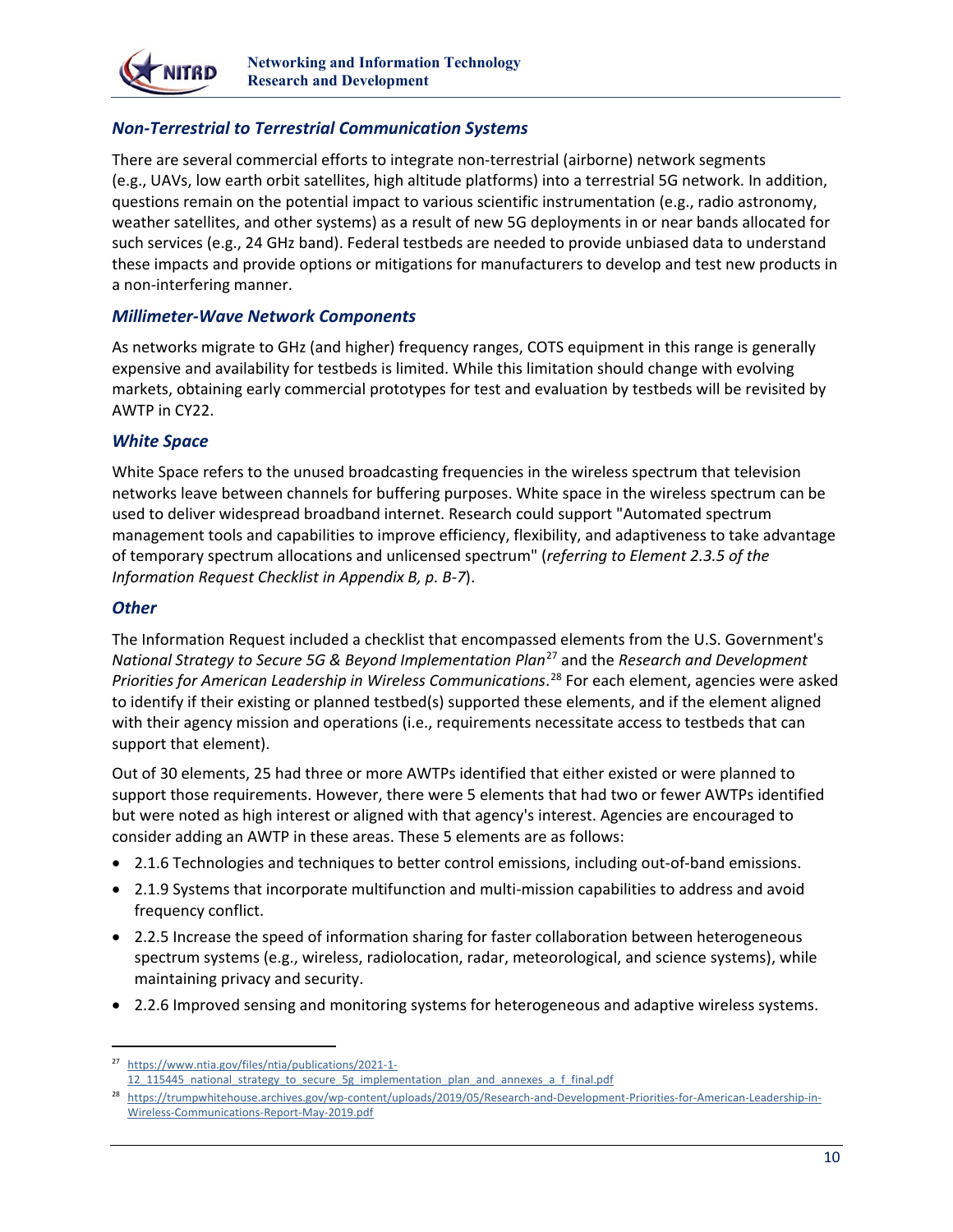

• 2.3.5 Automated spectrum management tools and capabilities to improve efficiency, flexibility, and adaptiveness to take advantage of temporary spectrum allocations and unlicensed spectrum.

# <span id="page-13-0"></span>**Key Take-Aways**

 Government. To accomplish the goals outlined in directives such as the *National Strategy to Secure 5G & Leadership in Wireless Communication*, [30](#page-13-2) multiple capabilities are required, each with varying levels of There is no one laboratory or outdoor range that can support the entire scope of research, development, and evaluation of wireless systems that is required by industry and the Federal *Beyond Act Implementation Plan*, [29](#page-13-1) and the *Research and Development Priorities for American*  technical detail based on intended use. Following are the key take-aways:

- 1. There is significant progress toward aligning existing testbed capabilities to support national goals as 5G technologies mature and become more readily available. The testbeds with "real" or "emulated" components are evenly distributed. The number of testbeds available for internal (agency only) or external (other agency or non-federal) use is also nearly the same.
- is tailored to a research area, application, or use case. 2. Significant trade-offs exist between operational response and flexibility when testbed equipment
- 3. Potential gaps with respect to national priorities indicate an imbalance between agency interests and the capabilities of AWTPs and laboratories. There were 30 elements of these plans related to testbeds captured in the Information Request questionnaire. Results show the following:
	- a. There are three or more testbeds (existing or planned) in almost every element.
	- b. There are five "light" elements. These are elements with large alignment or interest from the agencies but have two or fewer testbeds associated with that focus.

<span id="page-13-1"></span>[https://www.ntia.gov/files/ntia/publications/2021-1-](https://www.ntia.gov/files/ntia/publications/2021-1-12_115445_national_strategy_to_secure_5g_implementation_plan_and_annexes_a_f_final.pdf)

<sup>12</sup>\_115445\_national\_strategy\_to\_secure\_5g\_implementation\_plan\_and\_annexes\_a\_f\_final.pdf

<span id="page-13-2"></span><sup>30</sup> [https://trumpwhitehouse.archives.gov/wp-content/uploads/2019/05/Research-and-Development-Priorities-for-American-Leadership-in-](https://trumpwhitehouse.archives.gov/wp-content/uploads/2019/05/Research-and-Development-Priorities-for-American-Leadership-in-Wireless-Communications-Report-May-2019.pdf)[Wireless-Communications-Report-May-2019.pdf](https://trumpwhitehouse.archives.gov/wp-content/uploads/2019/05/Research-and-Development-Priorities-for-American-Leadership-in-Wireless-Communications-Report-May-2019.pdf)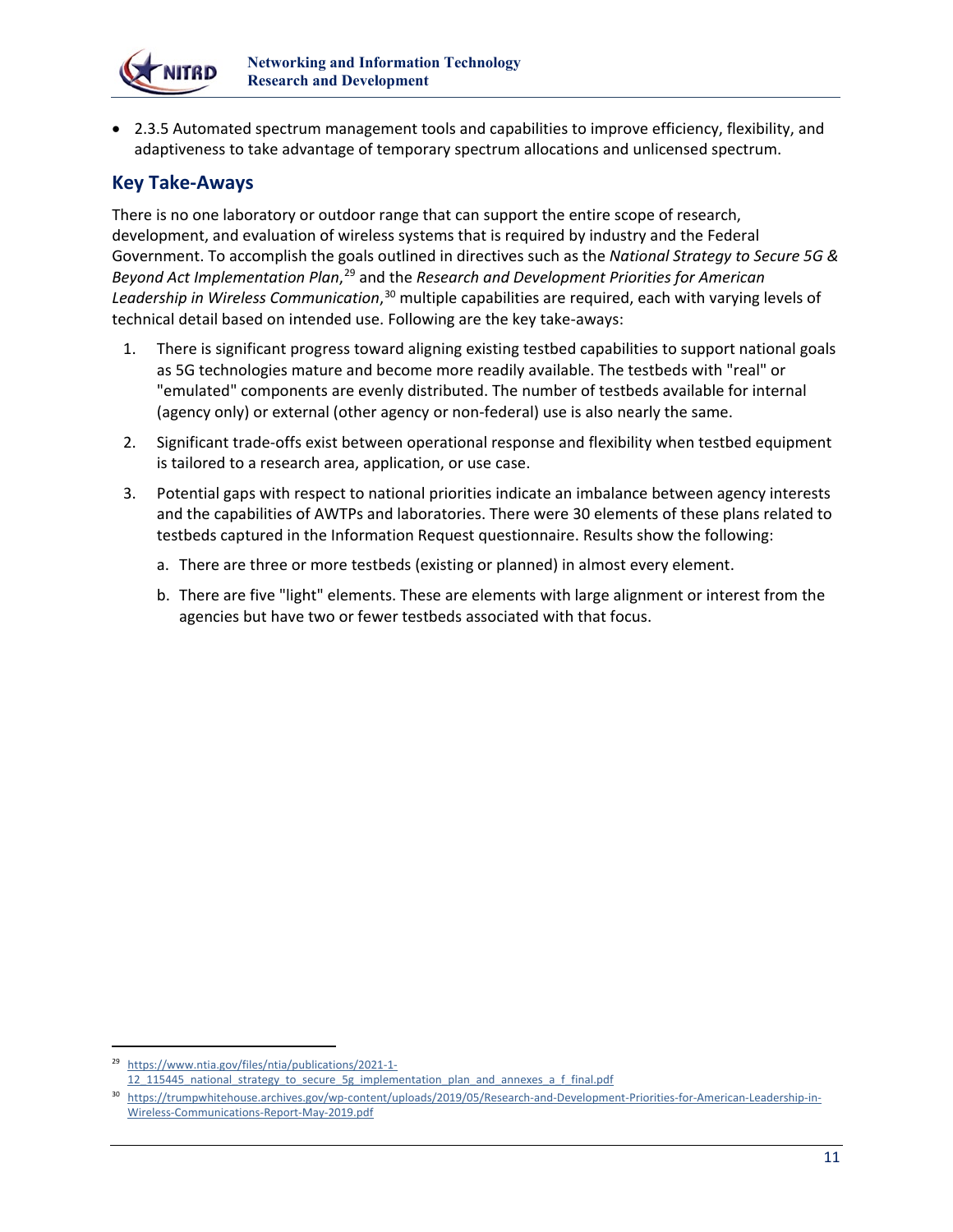

# <span id="page-14-0"></span>**Next Steps**

 among Federal agencies, identify potential gaps in relation to the national priorities, and serve as a This report is intended to provide a snapshot overview of the existing and planned capabilities of AWTPs starting point to connect testbed operators and users (see Points of Contacts). To continue the goals of this report and those of the AWTP IWG, the following steps are planned:

- Continue monthly briefings on testbeds at AWTP IWG meetings.
- Elevate any relevant issues or significant gaps to WSRD for inclusion in the WSRD IWG activities and focus areas.
- Create an addendum to capture experiments being conducted at the testbeds.
- Update this report periodically and track progress on the potential gaps.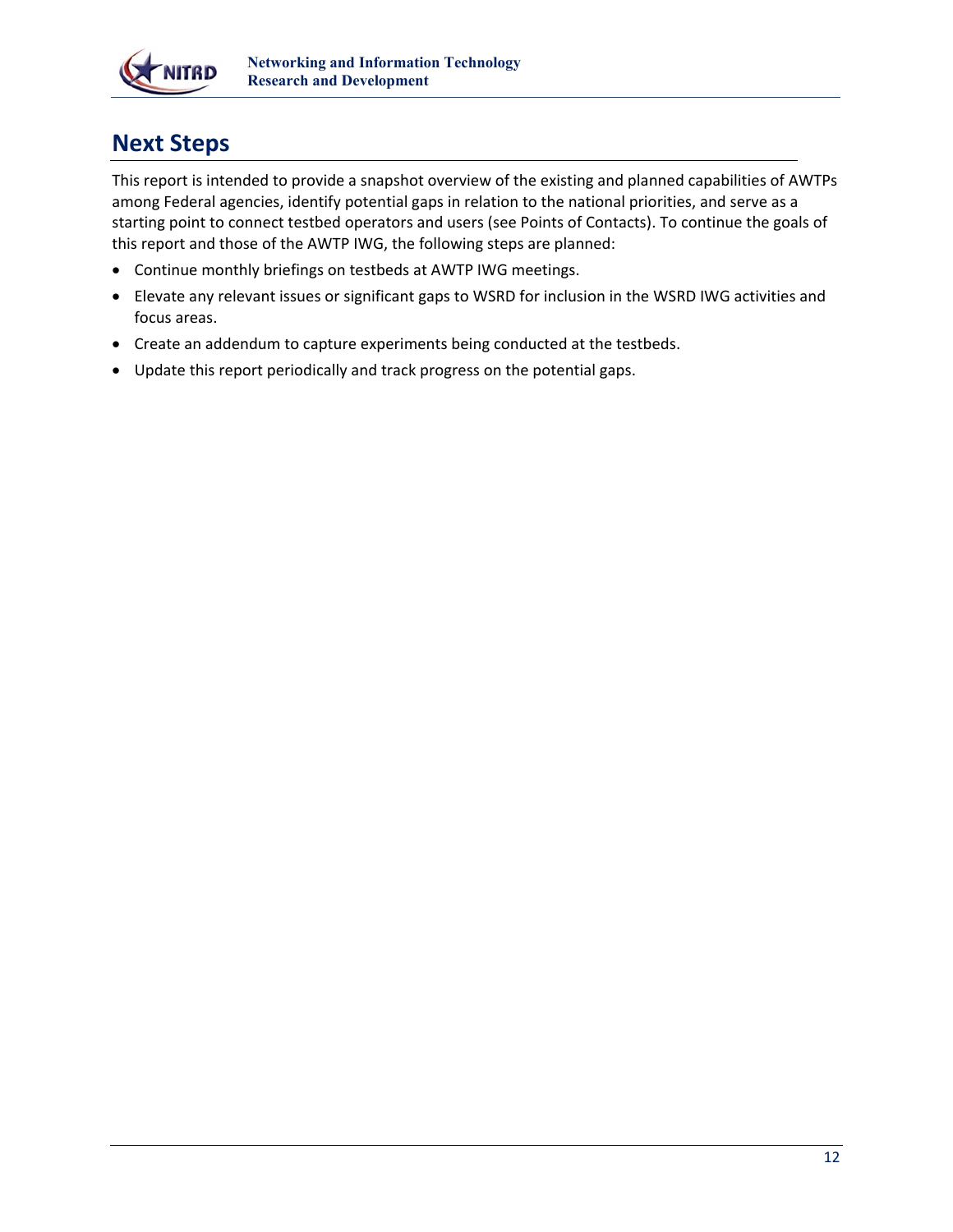

# <span id="page-15-0"></span>**Points of Contact**

 For questions about the report, Information Requests, or points of contact for testbeds in this report, please contact the following at [nco@nitrd.gov](mailto:nco@nitrd.gov).

# <span id="page-15-1"></span>**AWTP Co-Chairs**

Melissa Midzor, Ph.D. (NI[ST\)](mailto:melissa.midzor@nist.gov) Sumit Roy, Ph.D. (OUSD)

# <span id="page-15-2"></span>**AWTP Technical Coor[dinator](mailto:hinks@nitrd.gov)**

<span id="page-15-3"></span>Mallory Hinks, Ph.D. (NCO)

# **About NITRD**

The NITRD Program is the Nation's primary source of federally funded work on pioneering information technologies (IT) in computing, networking, and software. The NITRD Subcommittee of the National Science and Technology Council's Committee on Science and Technology Enterprise guides the multiagency NITRD Program in its work to provide the R&D foundations for ensuring continued U.S. technological leadership and for meeting the needs of the Nation for advanced IT. The National Coordination Office (NCO) supports the NITRD Subcommittee and the IWGs and Teams that report to it. The NITRD Subcommittee's Co-Chairs are Kamie Roberts, NCO Director, and Margaret Martonosi, Assistant Director of the NSF Directorate for Computer and Information Science and Engineering. More information about NITRD is available online at [http://www.nitrd.gov/.](http://www.nitrd.gov/)

The AWTP Team reports to NITRD's Wireless Spectrum Research and Development IWG. More information is available online at [https://www.nitrd.gov/coordination-areas/wsrd/.](https://www.nitrd.gov/coordination-areas/wsrd/)

# <span id="page-15-4"></span>**Acknowledgments**

 Melissa Midzor (NIST) and Sumit Roy (DOD), as well as Michael Cotton (NTIA) and Mallory Hinks (NCO), The National Coordination Office for the NITRD Program gratefully acknowledges AWTP Co-chairs and all the members of the AWTP Team who helped plan and implement the Information Request, and write and review this report.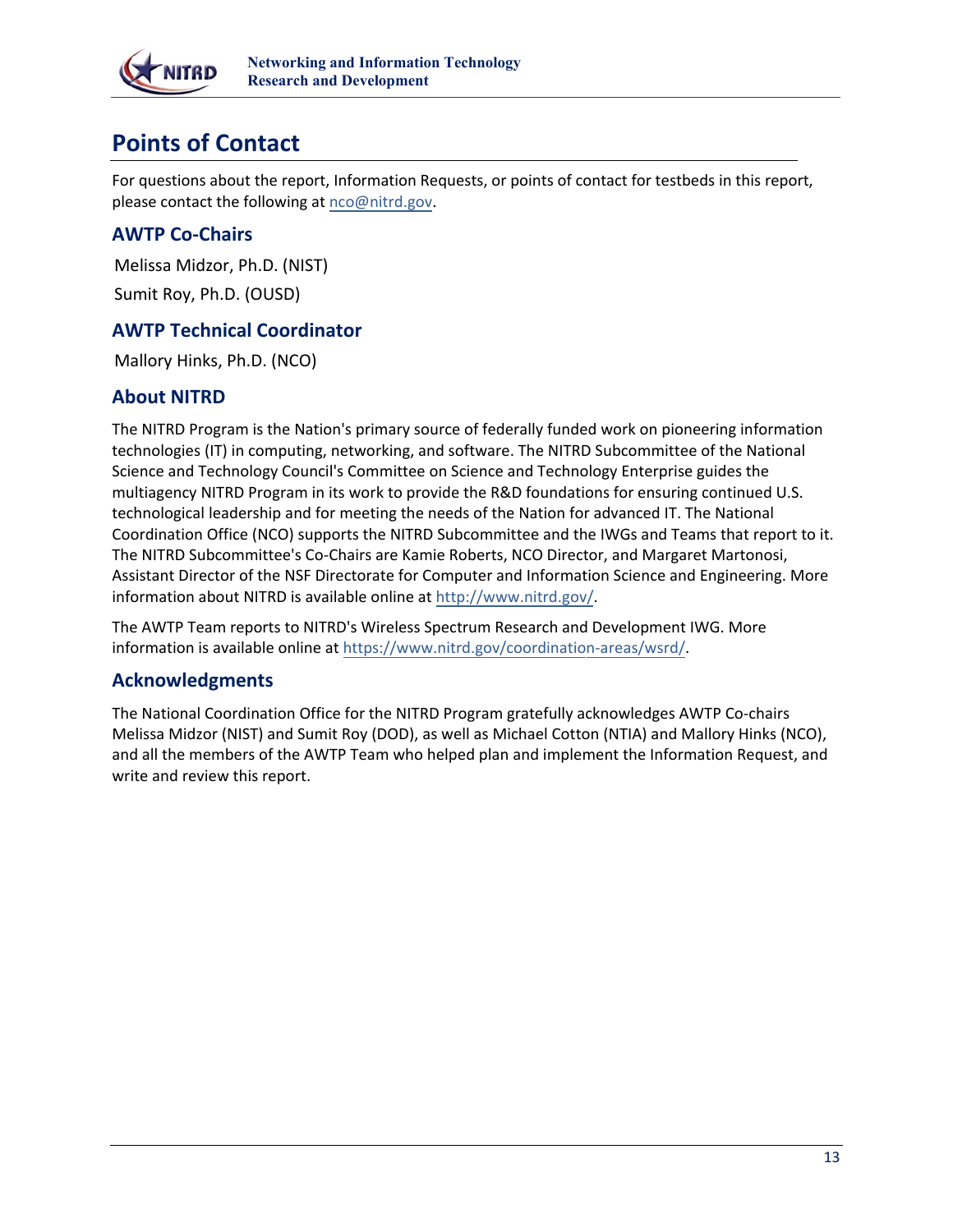

# <span id="page-16-0"></span> **Appendix A. List of Abbreviations and Acronyms**

| Item             | Spell-out                                                          |
|------------------|--------------------------------------------------------------------|
| 3GPP             | Third Generation Partnership Project                               |
| <b>AERPAW</b>    | Aerial Experimentation and Research Platform for Advanced Wireless |
| <b>AWTP</b>      | <b>Advanced Wireless Test Platforms</b>                            |
| B <sub>5</sub> G | Beyond 5G                                                          |
| CA               | California                                                         |
| <b>CBRS</b>      | <b>Citizens Broadband Radio Service</b>                            |
| CI               | community infrastructure                                           |
| CO               | Colorado                                                           |
| COSMOS           | Cloud Enhanced Open Software Defined                               |
| <b>COTS</b>      | commercial off-the-shelf                                           |
| <b>CRAIN</b>     | <b>Communications Research and Innovation Network</b>              |
| <b>DOD</b>       | Department of Defense                                              |
| <b>DOE</b>       | Department of Energy                                               |
| <b>FDA</b>       | Food and Drug Administration                                       |
| <b>FMG</b>       | <b>Federal Mobility Group</b>                                      |
| FOUO (CUI)       | For Official Use Only (Controlled Unclassified Information)        |
| GA               | Georgia                                                            |
| GB               | Gigabyte                                                           |
| GHz              | gigahertz                                                          |
| GSA              | <b>General Services Administration</b>                             |
| ID               | Idaho                                                              |
| <b>IEEE</b>      | Institute of Electrical and Electronics Engineers                  |
| INL              | Idaho National Laboratory                                          |
| <b>IWG</b>       | <b>Interagency Working Group</b>                                   |
| <b>LEO</b>       | low earth orbit                                                    |
| M&S              | modeling and simulation                                            |
| MA               | Massachusetts                                                      |
| MD               | Maryland                                                           |
| <b>MIMO</b>      | multiple-input, multiple-output                                    |
| mmW              | millimeter wave                                                    |
| mm-Wave          | millimeter wave                                                    |
| <b>NBIT</b>      | NIST Broadband Interoperability Testbed                            |
| NC               | North Carolina                                                     |
| <b>NCO</b>       | <b>National Coordination Office</b>                                |
| <b>NIST</b>      | National Institute of Standards and Technology                     |
| <b>NSF</b>       | <b>National Science Foundation</b>                                 |
| <b>NTIA</b>      | National Telecommunications and Information Administration         |
| NY               | New York                                                           |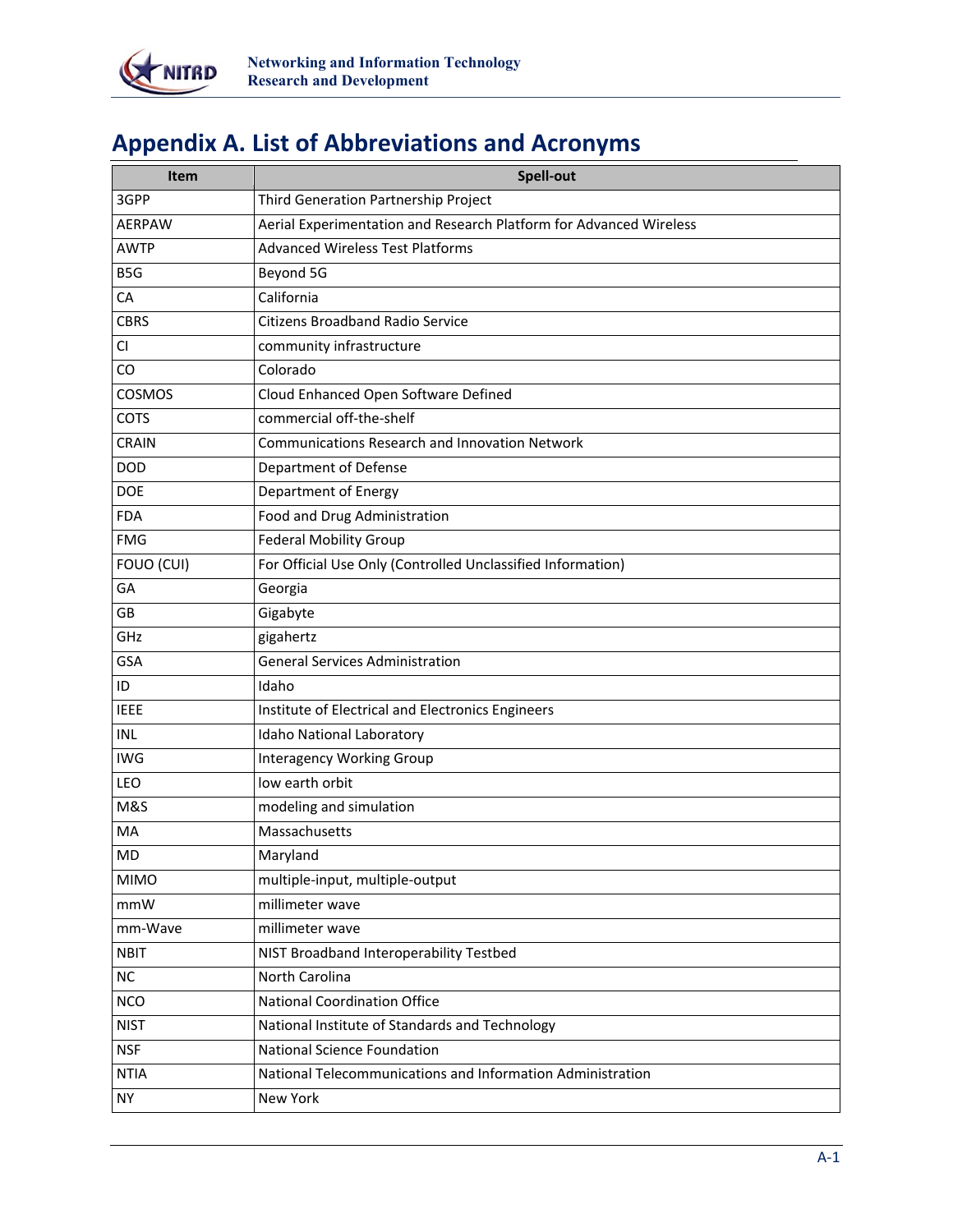

| <b>Item</b>   | Spell-out                                                    |
|---------------|--------------------------------------------------------------|
| O-RAN         | open radio access network                                    |
| <b>OUSD</b>   | Office of the Under Secretary of Defense                     |
| PA            | Pennsylvania                                                 |
| <b>POWDER</b> | Platform for Open Wireless Data-driven Experimental Research |
| <b>RAN</b>    | radio access network                                         |
| <b>RQZ</b>    | radio quiet zone                                             |
| <b>SDR</b>    | software-defined radio                                       |
| <b>TBD</b>    | to be determined                                             |
| <b>UAS</b>    | unmanned airborne system(s)                                  |
| <b>UAV</b>    | unmanned aerial vehicle                                      |
| V2X           | vehicle to everything                                        |
| <b>WSRD</b>   | Wireless Spectrum Research and Development                   |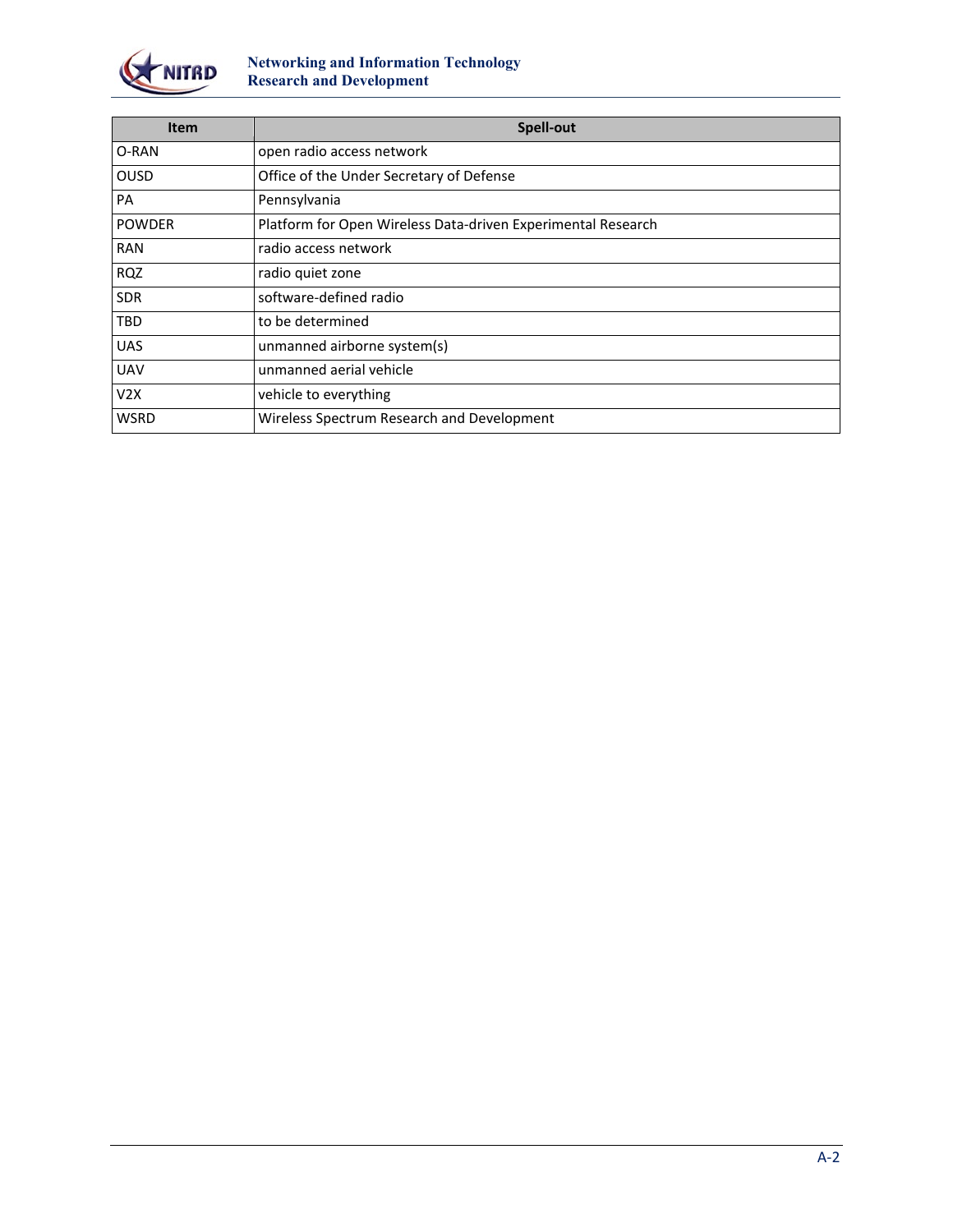

# <span id="page-18-0"></span>**Appendix B. Federal Agencies Advanced Wireless Test Platforms Information Request**

### <span id="page-18-1"></span>**References**

- [1] *Secure 5G & Beyond Implementation Plan*
- [2] *FMG Framework to Conduct 5G Testing*
- [3] *Research and Development Priorities for American Leadership in Wireless Communications (2019 May WSRD Report)*

# <span id="page-18-2"></span>**Objective**

 The purpose of this Information Request is to gather information on Federal agency current and planned Advanced Wireless Test Platform (AWTP) capabilities (e.g., current and planned infrastructure, expertise). A short-term goal is to facilitate execution of the Office of Science and Technology Policy (OSTP) "Secure 5G & Beyond Implementation Plan" [1]. This Information Request is meant for Federal Agencies that have existing or planned AWTPs, and for Federal Agencies that need access to AWTPs.

#### <span id="page-18-3"></span>*Background*

The Wireless Spectrum Research and Development Interagency Working Group (WSRD-IWG) established an Advanced Wireless Test Platforms (AWTP) Team with the following charge.

#### <span id="page-18-4"></span>*Purpose and Scope of WSRD/AWTP Team*

 Provide a forum for interagency coordination on wireless test platforms to ensure access to a nationwide set of diverse testbeds;

Focus resources on technology enhancement and the development of solutions while reducing duplicative costs;

Encourage public-private partnerships; and identify gaps, priorities, and opportunities for interagency collaborations and investments.

Definition of AWTP: An experimental platform that offers controlled and emulated conditions to prototype and test advanced wireless technologies and policies.

 Federal landscape vis-a-vis AWTP capabilities in 2021 and beyond. We use the short-hand '5G' to The AWTP Team intends to use the FMG report [2] as the basis/starting point to more fully capture the specifically imply instantiations of 3GPP compliant 5G cellular network technology. The term 'Advanced Wireless' is purposefully broader, encompassing 5G and various beyond 5G (B5G) technologies – including (not an exhaustive list) next-generation Wi-Fi (WiFi7), new airborne networks (enabled by proliferated LEOs, UAVs, High Altitude Platforms) etc. This Information Request is intended to elicit information about all such capabilities. As such, we would greatly appreciate your responses to the Questions below. As representatives of your respective agencies, we trust that you will consult as you see fit to provide the Information Requested. If your agency does not own/operate any AWTP infrastructure, but nonetheless is operationally impacted by ongoing relevant policy/technology considerations, please see Q4 and Q5.

 The data will be collected by the AWTP co-chairs, and stored on the AWTP Government-Only web portal. All collected data will be considered FOUO (CUI) at the initial collection, to encourage the maximum sharing between government agencies.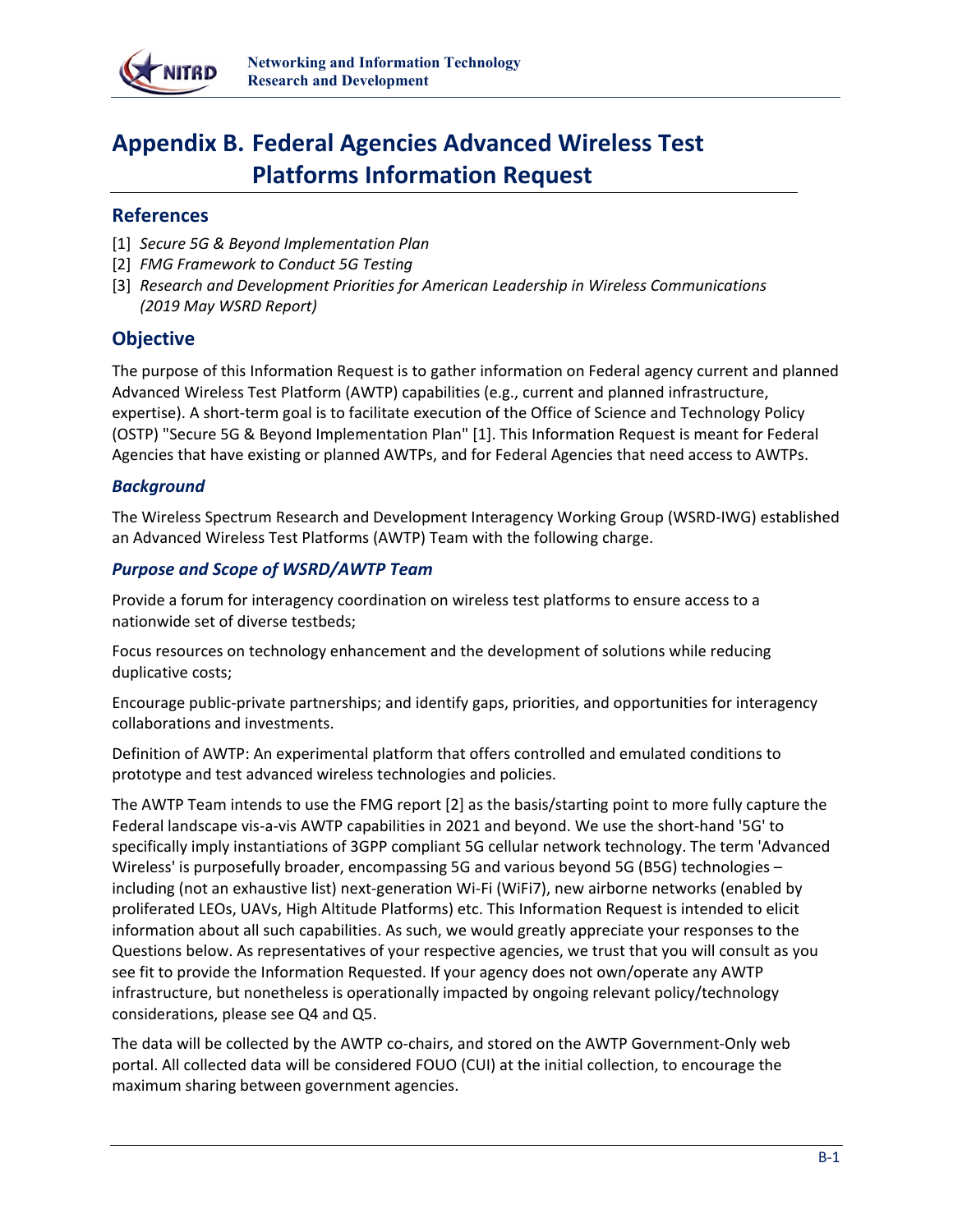

When possible, a subset of the data will be posted on the public facing NITRD/AWTP webpage as appropriate, to encourage interaction between government and commercial testbed operators and users. However, any such data will be vetted and approved by the Government Agency that submitted the data before posting to the public page.

 Please send your responses via email to the AWTP coordinator Mallory Hinks at [hinks@nitrd.gov](mailto:hinks@nitrd.gov) by 2/15/2021.

We sincerely appreciate your timely response.

Melissa Midzor, Sumit Roy (AWTP co-chairs)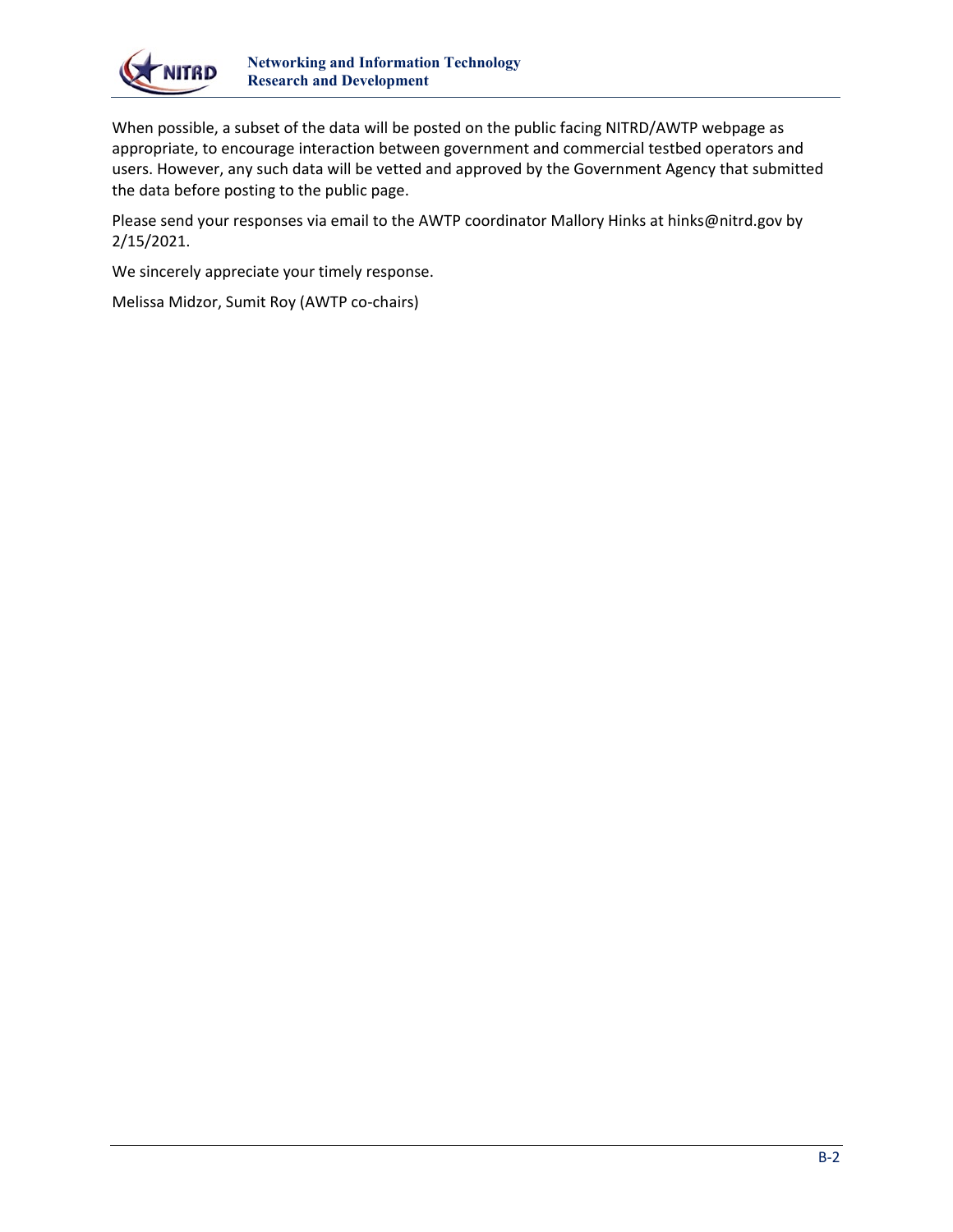

# <span id="page-20-0"></span>**Information Request: Questions**

- **Q1: Please list your agency and your name/contact info. Please include all appropriate points of contact for various Advanced Wireless Test-bed sites and capabilities.**
- **Q2: What EXISTING AWTP capabilities does your Agency currently own/operate? Please indicate, for example, if your agency owns/operates an LTE network and if that network is available to be used as a test bed. Please provide the following details:**
- Location:
- Purpose:
- FY21 Technical Goals:
- Type: {Modeling and Simulations (M&S); Lab/Emulation; Range/Open-Air}
- Existing Infrastructure:
	- o Facilities:
	- o Equipment:
	- o Focus areas of Projects/(Staff Expertise):
- Use Cases/Scenarios of interest:
- Data {How archived, availability}:
- Usage/Availability {Internal only; Internal and External; External only}:
- References/URLs:
- Development Priorities for American Leadership in Wireless Communications" [3] does your existing • What elements of (OSTP) "Secure 5G & Beyond Implementation Plan" [1] and "Research and Testbed support? (*Please see checklist*)

#### **Q3: What AWTP capabilities does your agency PLAN to establish or add? If your agency presently owns/operates LTE network infrastructure, for example, please describe any plans for evolution to 5G. Please provide the following details:**

- Location:
- Purpose:
- Short and Long Term Technical Goals:
- Type: {Modeling and Simulations (M&S); Lab/Emulation; Range/Open-Air}
- Planned Infrastructure:
	- o Facilities:
	- o Equipment:
	- o Focus areas of Projects/(Staff Expertise):
- Use Cases/Scenarios of interest:
- Data {How archived, availability}:
- Usage/Availability {Internal only; Internal and External; External only}: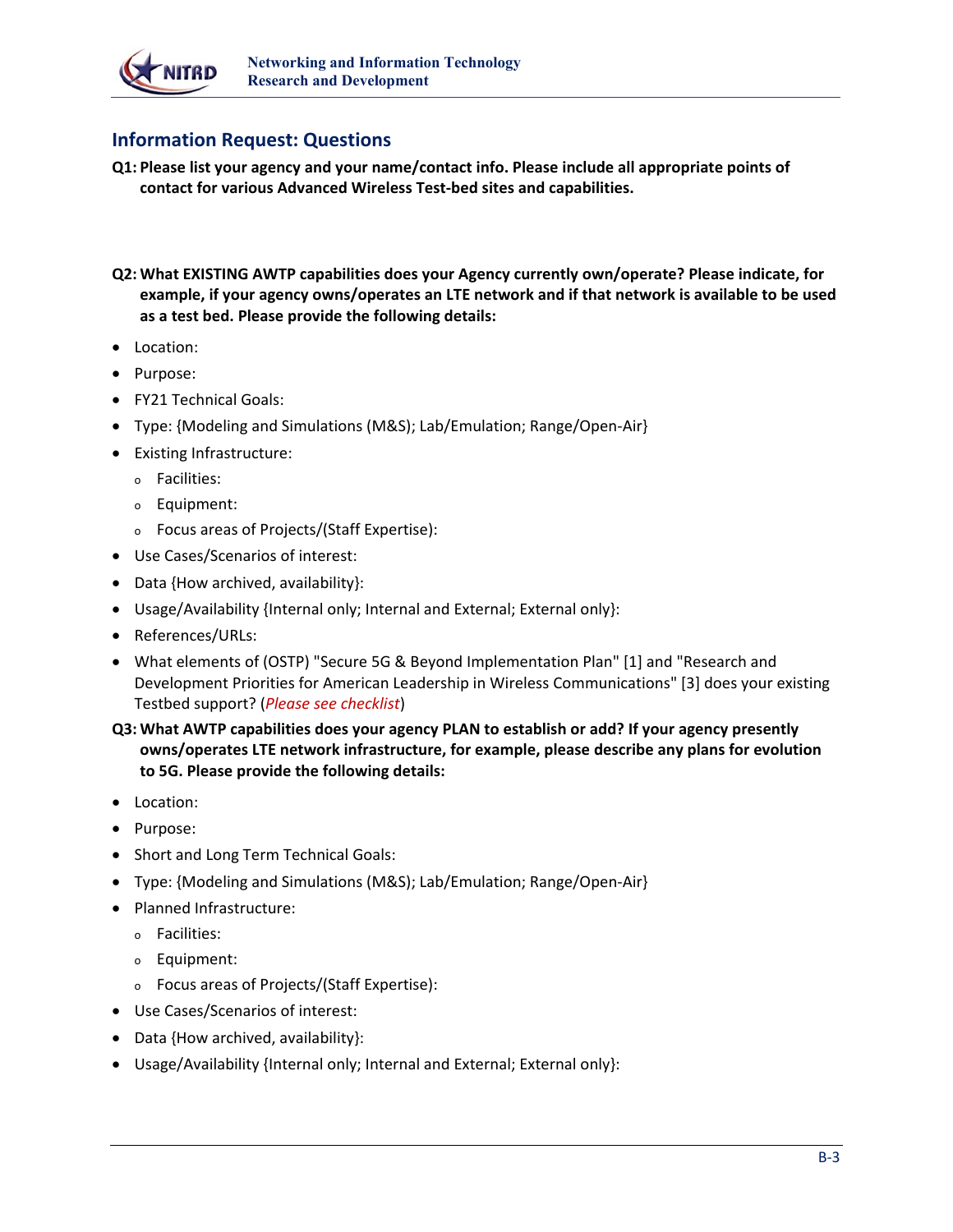

- References/URLs:
- Development Priorities for American Leadership in Wireless Communications" [3] does your existing • What elements of (OSTP) "Secure 5G & Beyond Implementation Plan" [1] and "Research and Testbed support? (*Please see checklist*)
- **Q4: Describe your agency's interest in AWTP more broadly. For example, how it might impact your operations and mission. Please provide responses to the following:**
- What elements of (OSTP) "Secure 5G & Beyond Implementation Plan" [1] and "Research and Development Priorities for American Leadership in Wireless Communications" [3] aligns with your agency mission and operations? (*Please see checklist*)
- Could your agency provide subject matter expertise, use cases, coordination, access, services, and/or analyses in AWTP testing?
- What other agency AWTP capability has your agency considered using, or have supported, accessed, or reviewed? How did you engage with the other agency? [CRADA, added requirements to annual planning process, IAA, other].
- **Q5: In the event that your Agency does not own/operate or plan to acquire any AWTP testbeds please describe your agency's interest in Advanced Wireless broadly from the perspective of how emerging 5G/Beyond 5G technology/policy may nonetheless impact your mission/operations/infrastructure & how WSRD/AWTP group may accommodate your interests.**
- by other agencies may be of interest (summarize type of access desired, what would be achieved • What form of coordination with or access to Advanced Wireless/5G network infrastructure operated etc.)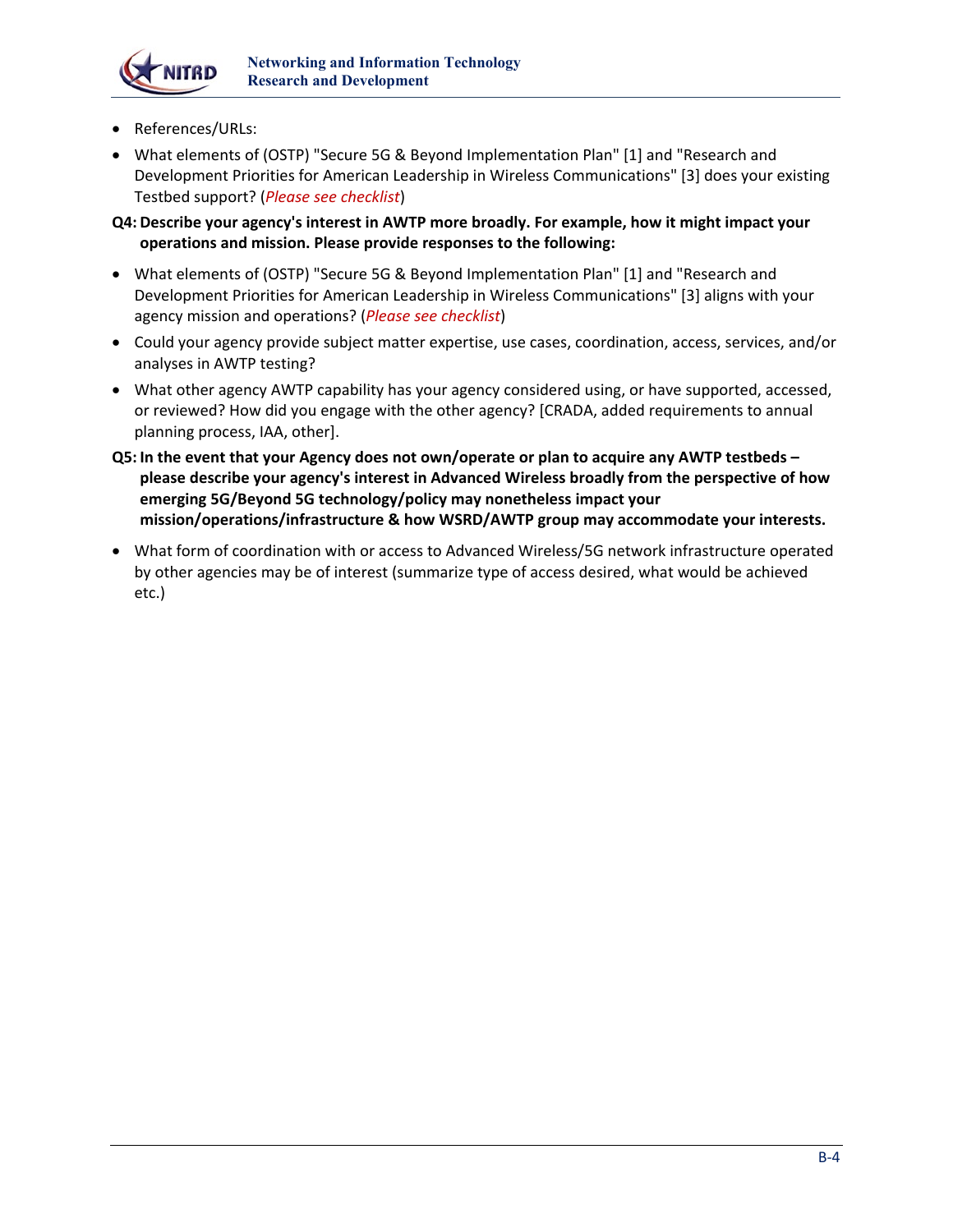

# <span id="page-22-0"></span>**Checklist**

- Development Priorities for American Leadership in Wireless Communications" [3] does your existing • What elements of (OSTP) "Secure 5G & Beyond Implementation Plan" [1] and "Research and or planned Testbed support?
- What elements of (OSTP) "Secure 5G & Beyond Implementation Plan" [1] and "Research and Development Priorities for American Leadership in Wireless Communications" [3] aligns with your agency mission and operations? (i.e. will need/desire access to those testbeds)

|                |                                                                                                                                                                                                                          | <b>Existing</b> | <b>Planned</b> | <b>Aligns</b> |
|----------------|--------------------------------------------------------------------------------------------------------------------------------------------------------------------------------------------------------------------------|-----------------|----------------|---------------|
|                | 1 Secure 5G & Beyond Act Implementation Plan                                                                                                                                                                             |                 |                |               |
|                | 1.1 R&D: Research and Development to maintain U.S.<br>leadership in 5G and beyond (Activity 1.1)                                                                                                                         |                 |                |               |
| 1.1.1          | • Advanced communications and networking capabilities<br>necessary to achieve security, resiliency, safety, privacy,<br>capacity, coverage, and performance of 5G and beyond<br>systems at an affordable cost;           |                 |                |               |
| 1.1.2          | • Trusted end-to-end hardware, software, and network<br>management ecosystem to reduce, manage, and mitigate<br>security vulnerabilities;                                                                                |                 |                |               |
| 1.1.3          | • Technical standards, strong intellectual property rights<br>(IPR)                                                                                                                                                      |                 |                |               |
| 1.1.4          | • U.S. manufacturing of 5G and beyond systems.                                                                                                                                                                           |                 |                |               |
|                | 1b Security: Identify/develop/apply security principles for 5G<br>infrastructure in the U.S (Activity 2.5)                                                                                                               |                 |                |               |
|                | 1c Standards: Promote U.S. leadership in international<br>standards development for 5G, including through private<br>sector and international engagement (Activity 4.4)                                                  |                 |                |               |
|                | 1d Joint Testing (international): Joint testing environments with<br>international partners (Activity 4.5)                                                                                                               |                 |                |               |
| $\overline{2}$ | <b>Research and Development Priorities for American</b><br><b>Leadership in Wireless Communications</b>                                                                                                                  |                 |                |               |
|                | 2.1 PRIORITY 1: Pursue spectrum flexibility and agility to use<br>multiple bands and new waveforms.                                                                                                                      |                 |                |               |
| 2.1.1          | • Advanced antenna arrays and algorithms for all frequency<br>bands of interest. (e.g., massive multiple-input multiple-<br>output [MIMO] antennas, beam forming and steering,<br>antenna nulling, and conformal arrays) |                 |                |               |
| 2.1.2          | • Advanced standards for receivers to incorporate new<br>technologies that support new waveforms and multiple<br>bands and reduce susceptibility to out-of-band emissions.                                               |                 |                |               |
| 2.1.3          | • Exploiting available degrees of freedom (e.g., frequency,<br>waveform, power, spatial orientation, location, and time)<br>to create new spectrum access technologies.                                                  |                 |                |               |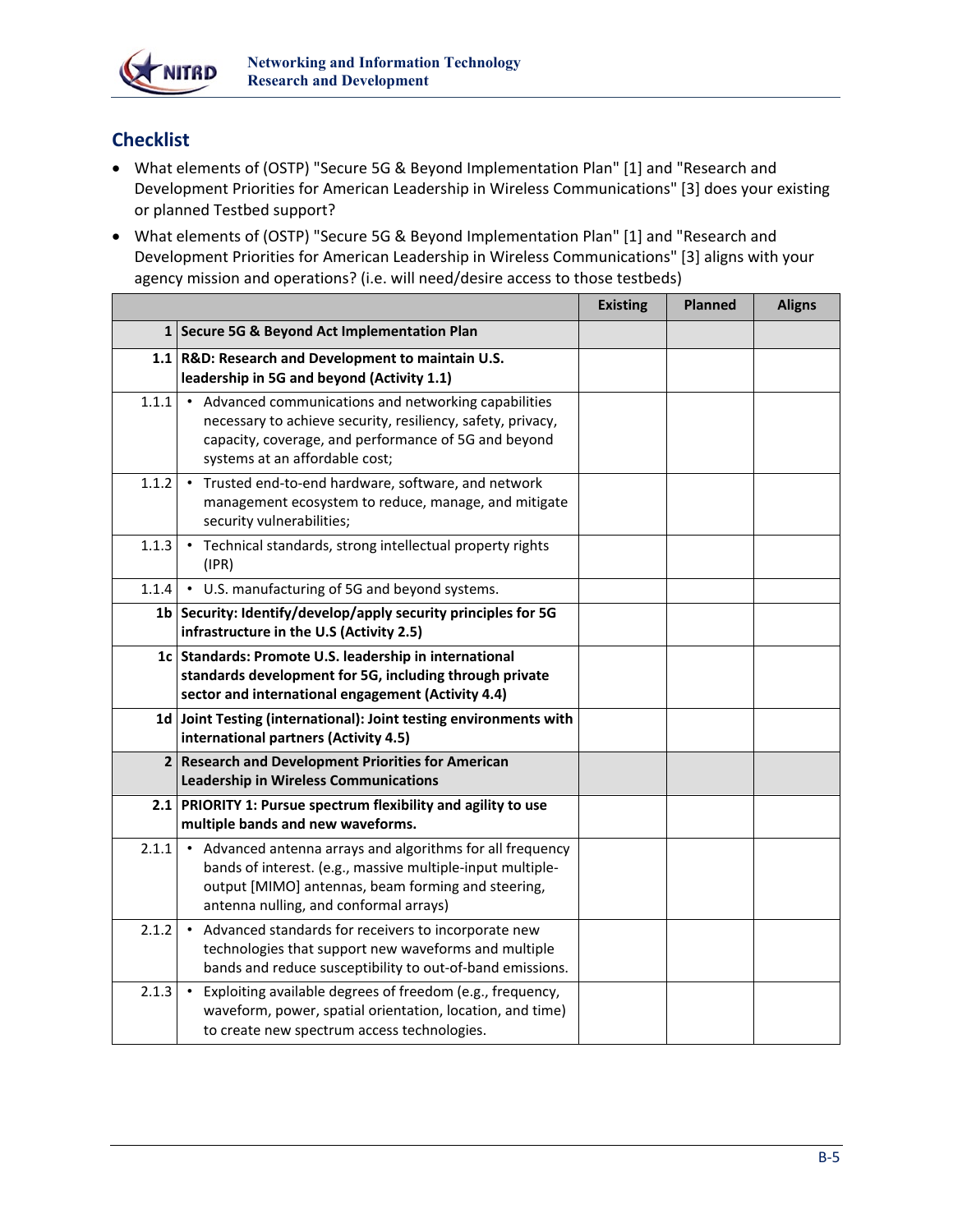

|       |                                                                                                                                                                                                                                                                                                              | <b>Existing</b> | <b>Planned</b> | <b>Aligns</b> |
|-------|--------------------------------------------------------------------------------------------------------------------------------------------------------------------------------------------------------------------------------------------------------------------------------------------------------------|-----------------|----------------|---------------|
| 2.1.4 | Improving dynamic spectrum access for a larger class of<br>$\bullet$<br>wireless systems and frequencies, incorporating both<br>local-to-the-radio and cognitive multidomain, network-<br>centric dynamic spectrum access.                                                                                   |                 |                |               |
| 2.1.5 | • Evaluation of interference to Federal assets and<br>protection of radio frequency emissions. Interference<br>tolerance and flexible spectrum access of space-based<br>systems.                                                                                                                             |                 |                |               |
| 2.1.6 | • Technologies and techniques to better control emissions,<br>including out-of-band emissions.                                                                                                                                                                                                               |                 |                |               |
| 2.1.7 | (LT)* Advanced spectrum communication and radar<br>$\bullet$<br>technologies (beyond 5G)                                                                                                                                                                                                                     |                 |                |               |
| 2.1.8 | (LT) Exploitation of degrees of freedom to create new<br>spectrum technologies for flexible and dynamic spectrum<br>access.                                                                                                                                                                                  |                 |                |               |
| 2.1.9 | (LT) Systems that incorporate multifunction and multi-<br>$\bullet$<br>mission capabilities to address and avoid frequency<br>conflict.                                                                                                                                                                      |                 |                |               |
|       | 2.2 PRIORITY 2: Improve near real-time spectrum awareness.                                                                                                                                                                                                                                                   |                 |                |               |
| 2.2.1 | • Systems and devices that actively monitor their spectrum<br>environments (e.g., signal strength, interference,<br>directional information, and noise floor) and support<br>adapting operations, frequency bands, and delivery<br>systems (satellite, terrestrial wireless, and WiFi) in near<br>real-time. |                 |                |               |
| 2.2.2 | • Flexible and quantitative measures for defining and<br>mitigating interference that incorporate new spectrum<br>sharing technologies.                                                                                                                                                                      |                 |                |               |
| 2.2.3 | • Securely share spectrum environment, system status, and<br>network sensing information across heterogenous<br>devices, systems, and bands.                                                                                                                                                                 |                 |                |               |
| 2.2.4 | Securely fuse crowd-sourced network sensing information<br>with Federal sensing, monitoring, and enforcement<br>systems, ensuring appropriate levels of privacy. (Identify<br>and/or verify the pedigree and provenance of crowd-<br>sourced data and correlate that to a level of trust.)                   |                 |                |               |
| 2.2.5 | Increase the speed of information sharing for faster<br>$\bullet$<br>collaboration between heterogeneous spectrum systems<br>(e.g., wireless, radiolocation, radar, meteorological, and<br>science systems), while maintaining privacy and security.                                                         |                 |                |               |
| 2.2.6 | Improved sensing and monitoring systems for<br>heterogeneous and adaptive wireless systems.                                                                                                                                                                                                                  |                 |                |               |
| 2.2.7 | Automated qualitative measurement and analysis of<br>$\bullet$<br>interference coupled with automated reporting of<br>spectrum state information by cognitive wideband and<br>multi-band systems.                                                                                                            |                 |                |               |